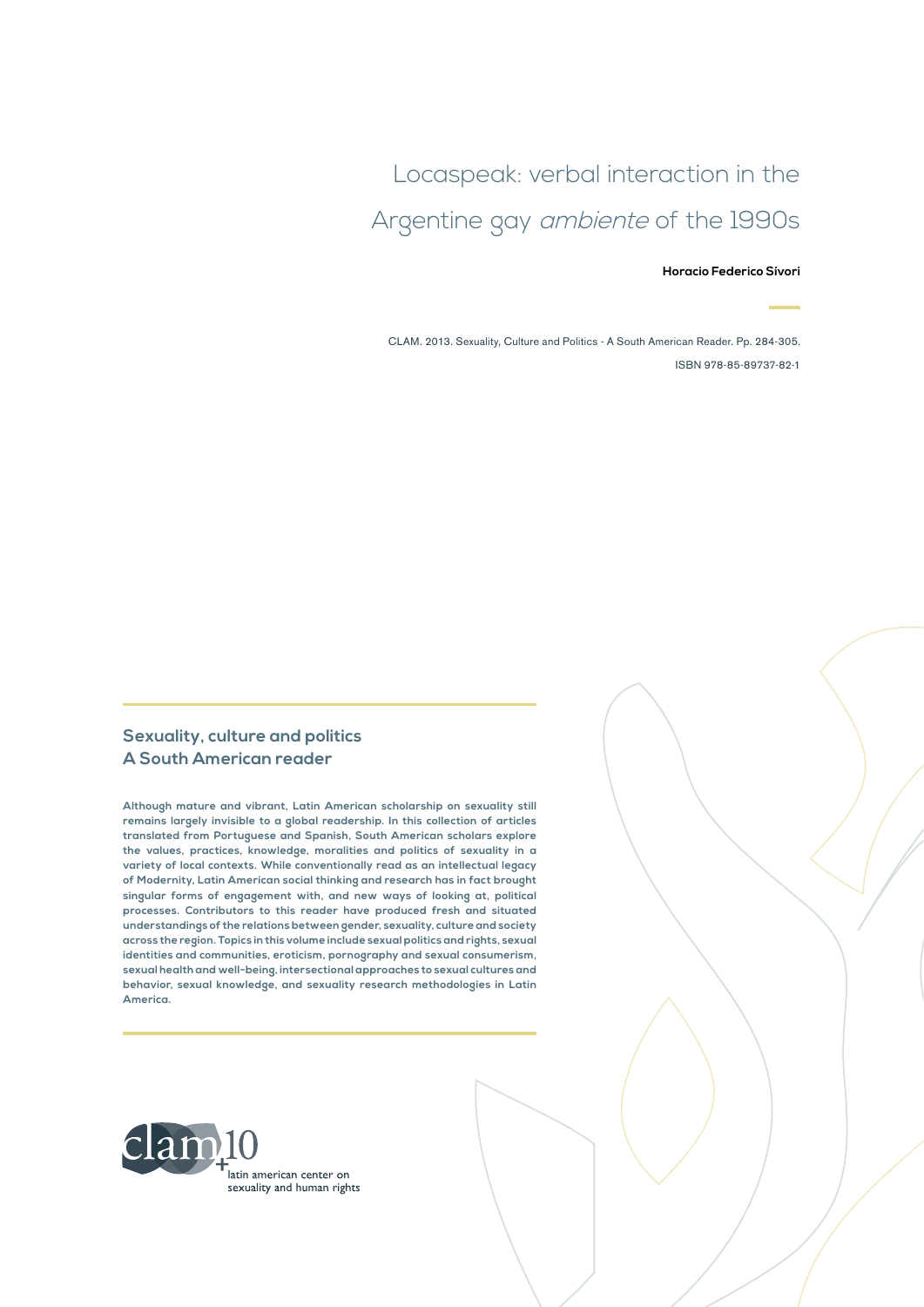# Locaspeak: verbal interaction in the Argentine gay *ambiente* of the 1990s\*

#### **Horacio Federico Sívori \*\***

The use of language is a singular and powerful marker of boundaries between social worlds. In the Argentine gay ambiente,<sup>1</sup> *homosexuales asumidos* ["out" gay men] who dramatize *mariconería* [queerness] imitating and exaggerating feminine stereotypes are called *locas*. 2 The terms *loca*, *marica* [effeminate apocopate], *mariquita* [effeminate diminutive] and *maricona* [effeminate superlative], all female-ended voices, parodying standard terms *puto* [fag, literally "male whore"] and *maricón* [effeminate male], designate the referent to as a male homosexual. But the frequency of use of the terms loca, mariquita, and maricona, unlike that of puto and maricón, is almost null among the rest of the vernacular-speaking community. The particular use of this first group of names indicates the presence of a restricted code. Speakers in no way associated to the homosexual milieu rarely utter the term maricona; instead they say maricón.

In this chapter I present a key set of sexual and gender terminology, paying particular attention to how it is used in the verbal register which I have come to call "*loca*speak."3 I analyze its cultural and pragmatic contexts, i.e. the material and symbolic conditions and intentionality by which this code is used. The ensuing discussion aims at distinguishing the linguistic and discursive resources that are set into motion to produce categories of identity; as well as the construction of the homosexual milieu as a "speech community". Additionally, we will see how these same categories of identity and the notions of community at issue are also subjected to intense disputes.

<sup>\*</sup> Translated from Spanish by Sigifredo Leal Guerrero. Originally published as: SÍVORI, H. 2004. Interacción verbal en el ambiente. In: SIVORI, H. Locas, chongos y gays. *Sociabilidad masculina durante la década de 1990*. Buenos Aires: Antropofagia.

<sup>\*\*</sup> PhD. Post-doctoral fellow, Instituto de Medicina Social. State University of Rio de Janeiro.

<sup>&</sup>lt;sup>1</sup> In most varieties of contemporary Spanish ambiente colloquially refers to networks and spaces of interaction whose participants share a specific interest or status marker, such as *el ambiente artístico* [the art world], *ambiente teatral* [theatre scene], *de la noche* (the night scene). *Ser del ambiente* [being part of one] means belonging to one specific milieu and being able to manipulate that as an attribute of social value, or liable for its negative connotations. In speech interactions among peer insiders or aspirants, one tacitly refers to a shared milieu of value as "*el ambiente*," thus establishing a shared sense of belonging, and excluding those not in the know. In the case of the gay ambiente, the expression *de ambiente* (without the mark of the definite article *el*—*de* instead of *del*) adds a level of euphemistic ambiguity, as for those in the know it addresses the broad gay milieu indistinctively (if it were any other more restricted milieu, it would be *el* ambiente, and no 'ambiente' alone), while it is expected (with greater or lesser success) that outsiders ignore which ambiente the speaker is referring to; thus the potentially stigmatizing content of "gay" or "homosexual" is intentionally omitted.

<sup>2</sup> Privileged subject of this ethnography, a *loca* [literally mad female] in Spanish gay jargon is, depending on speaker intentionality, and speech context, either a flamboyant male homosexual (as opposed to a 'discreet' homosexual), or a gay male (as opposed to a male heterosexual). Accordingly, "queen" would be a rough equivalent of loca in gay English.

<sup>&</sup>lt;sup>3</sup> Based on one chapter of my M.A. thesis at the New York University Department of Anthropology (Sívori, 1994), revised for publication in 2004.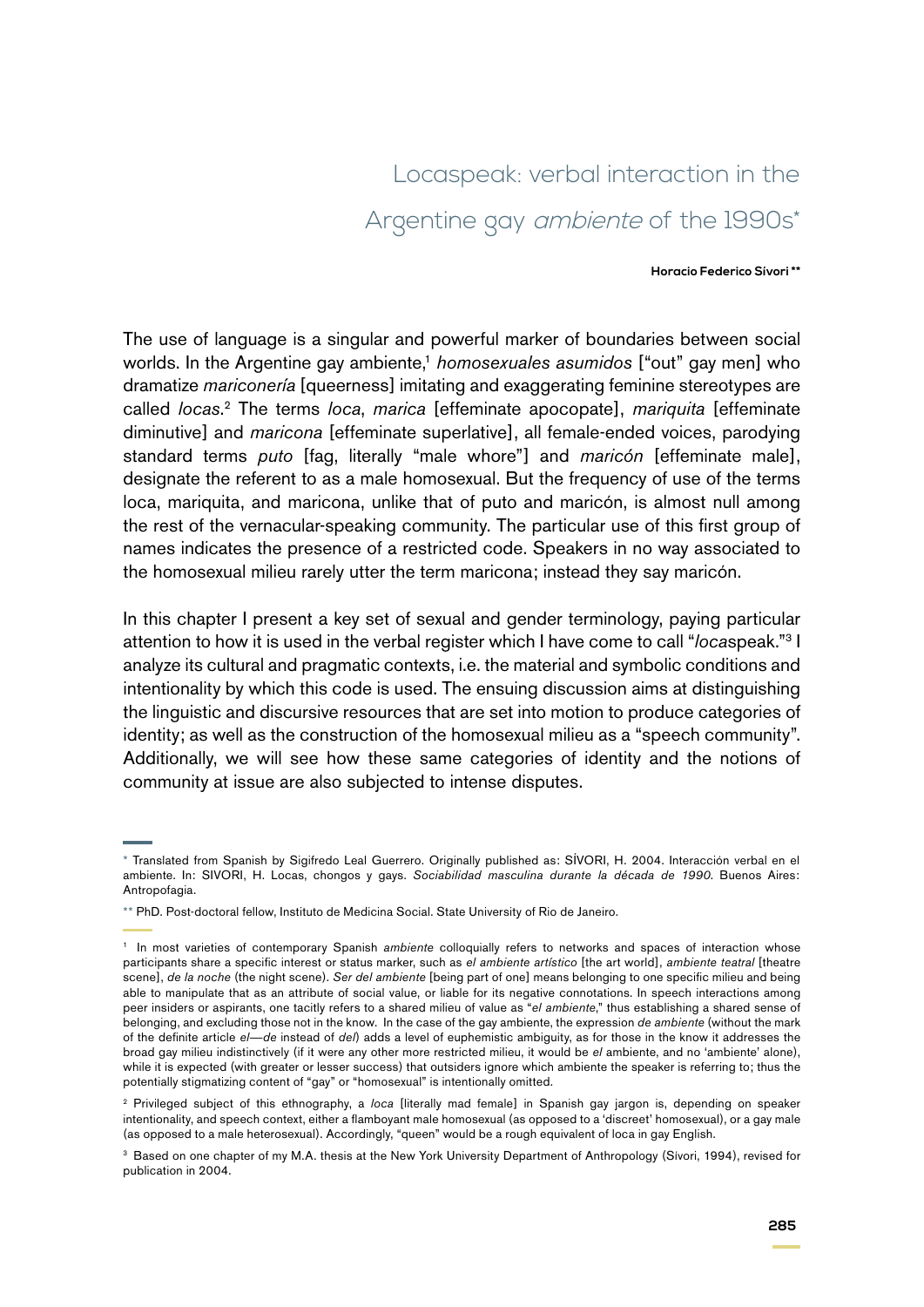The jargon spoken among those who identify as locas in Argentinean urban centres is mainly the result of transformations operated on the gender marks of standard Rioplatense vocabulary.4 The particular stylistic component that operates in this register is synthetically described by the expression "*mariconear.*" The speaker can "act as a marica" (intransitive use of the verb), as well as "make an object marica" (transitive use).5 In both jocular and injurious interactions under the sign of *mariconeo*, everything touched the speaker's name-calling power becomes feminine.

In locaspeak he person known as Juan reveals himself as "Juana"; what was his suit becomes "her dress," and his chest "her bosom." These operations configure a particularly disruptive use of language, by which the order that assigns a certain gender to every object and subject is inverted; in this case, feminized.

Locas "produce themselves" (an expression which in locaspeak also means "dressing up for the show") in speech in a way similar to the process transgender persons and drag queens undertake with their bodies; they "mount" (intransitive) on speech, and they also mount (transitive) a context and a series of objects of reference. The identity of the loca is performed by adopting this voice. Conversely, too, by making the process of code-switching a strategic issue, the same speaker intermittently uses and avoids using the code, takes it up, abandons it, and then takes it up again. Just as the voice of the *loca* is performed, the neutral voice is also performed strategically. In "heterosexual" contexts the code is avoided or another specific sub-code is used, only drawing the attention to the speaker's homosexual identity, inclination, or interest ambiguously. In locaspeak this operation is called "*tirar plumas* [throwing feathers]."6

The flip side of the coin is that the restricted code is by principle avoided by a variety of speakers. Among them are men who transit the gay milieu—and may or may not have sex or romance with gays or not—while maintaining a heterosexual identity, whom locas call *chongos*; as well as *tapados* [in the closet, literally "covered"], more discreet homosexuals; and the gays that elaborate an exclusively masculine presentation of the self. In certain contexts locas also avoid using the code, for example when flirting or when they are *de levante* [cruising],<sup>7</sup> in order to boost their male erotic capital on a sexual market that values a stereotypical form of masculinity.

<sup>4</sup> *Rioplatense* refers the culture and people from the Río de la Plata region, comprehending parts of Argentina and Uruguay (Translator's Note).

<sup>5</sup> The syntax of the verb *mariconear* only allows for the intransitive use. I have not found a verb to describe the operation by means of which an object is feminized by someone, although the operation designated by *mariconeo* (noun form) indeed accomplishes that effect.

<sup>&</sup>lt;sup>6</sup> The reference to feathers, as explained by speakers consulted on the matter, to the feathers on the colourful decor variety show female performers (called *vedettes* in the local theater jargon) wear. It is said that the feathers of a loca show out [*se le notan las plumas*] when his homosexuality, evident in his effeminate manners, is revealed. There is also a difference between the involuntary act when "her feathers drop or fall out" [*se le caen las plumas*], and the voluntary act of dropping or throwing feathers [*tirar plumas*].

<sup>7</sup> The noun *levante* derives from the verb *levantar*, which means "to pick something up" (TN).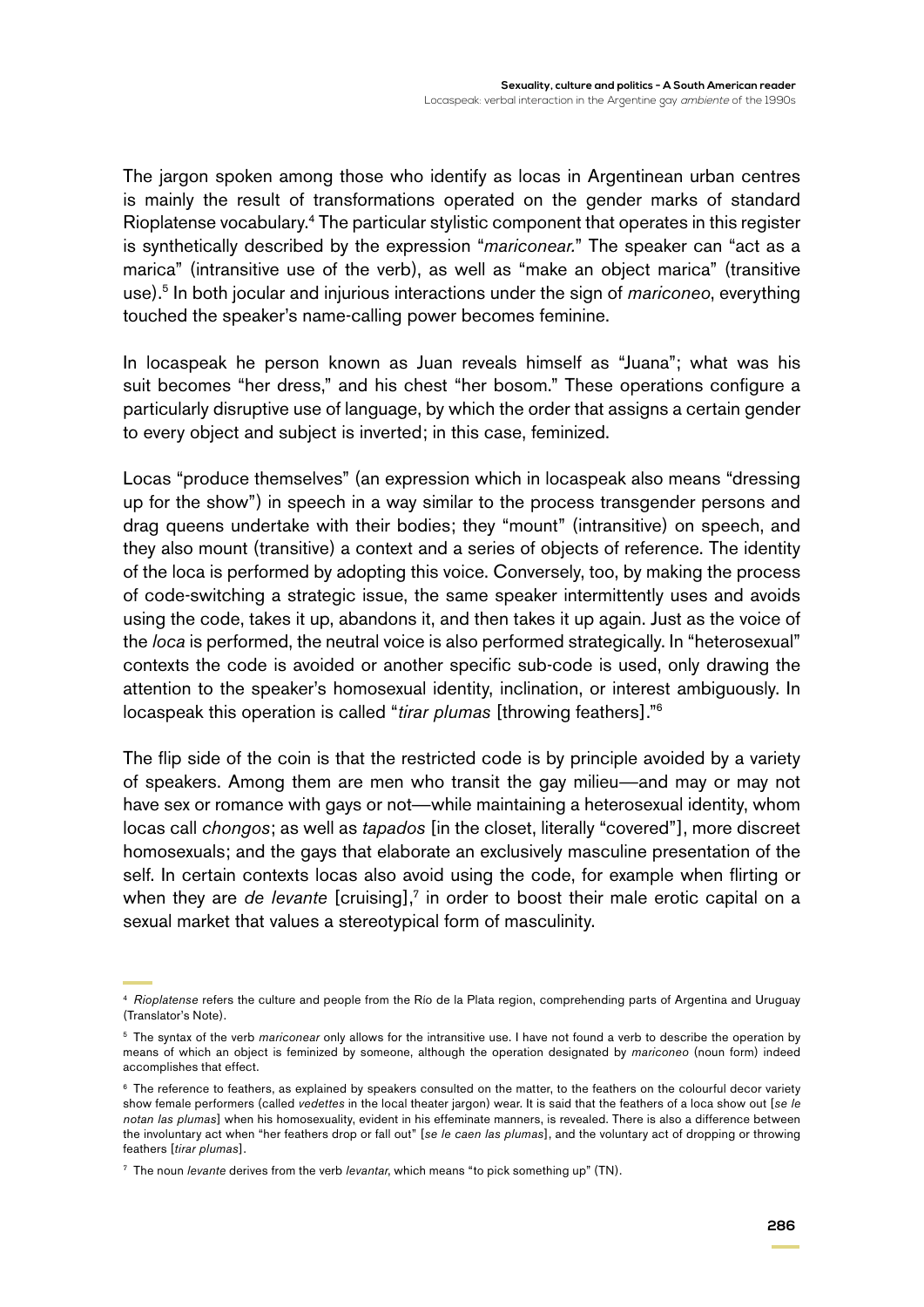The representation of a homosexual voice by the use of a restricted code is strategic, aiming at the creation and exploitation of opportunities to establish the legitimacy of an experience or a point of view recognized as homosexual. But no single experience is consensually represented as legitimate in the everyday life of the gay ambiente. And no single representation can encompass the wide spectrum of conducts and the variety of subjective identifications and itineraries that shape the homosexual universe. Every speaker is at odds with different sources of legitimacy, between different frameworks for the evaluation of socio-sexual and gender behaviour. A large proportion of urban middle class men who in countries of the Western Hemisphere identified as gay in the late 20<sup>th</sup> century found it viable and even desirable to act as men "who do not show" [*que no aparentan*] their homosexuality. The civil association *Deportistas Argentinos Gays* [Gay Argentinean Sportsmen], which grew impressively over its first three years of existence, by the end of the 1990s was introduced to the public as "a group who enjoys its identity but does not cry it out loud."8

Contrasting with the aforementioned model, *locas* express themselves "in feminine". In harmony or in dissonance with other gay styles, but with relative autonomy, they elaborate a linguistic ideology and practice that re-appropriates notions inherited from masculine domination and purity, while altering the object relations to which their subjection to those values gives substance. Pragmatics are key to assess the meaning of language choice and register in code switches. What does it mean to learn, to acquire the necessary competence, and switch to speak like a loca? What sort of operation is performed; what kind of social relationships are established; and cultural objects of what nature are produced when the voice of a loca is spoken? How does this process impinge on the construction of a particular homosexual identity? Intentionality guides two linguistic practices through which users of the code recreate different social contexts.

On the one hand there are the instrumental strategies of showing and hiding in nonhomosexual contexts, aimed at identifying accomplices while remaining unrecognised by those who do not share the code ("passing"), which we have mentioned as *tirar plumas* [to throw feathers]. On the other hand, in homosexual contexts, intentionality works on a more expressive level—a gender role is dramatized by openly behaving like a *marica* ("*mariconear*") or like a loca ("*loquear*").<sup>9</sup> I shall refer to the latter.

The most distinctive operations involved in *mariconeo* are theatrical pose and the deliberate alteration of the gender endings of pronouns, nouns and adjectives from masculine to feminine. I present speech samples collected in conversation rounds in Rosario in 1992 and supplemented in Buenos Aires and Rosario between 1995 and

<sup>&</sup>lt;sup>8</sup> As stated on a flyer distributed during the "Buenos Aires Gay" festival in 2000.

<sup>9</sup> Hayes (1981) distinguished a third context of use for North American *gayspeak*: the activist context, in which, according to the author, a critical linguistic practice was mobilized. Although there is clear evidence of this register in Argentina (Brown, 1999: 118-19), in this study we have not explored them sufficiently to include them in this characterization.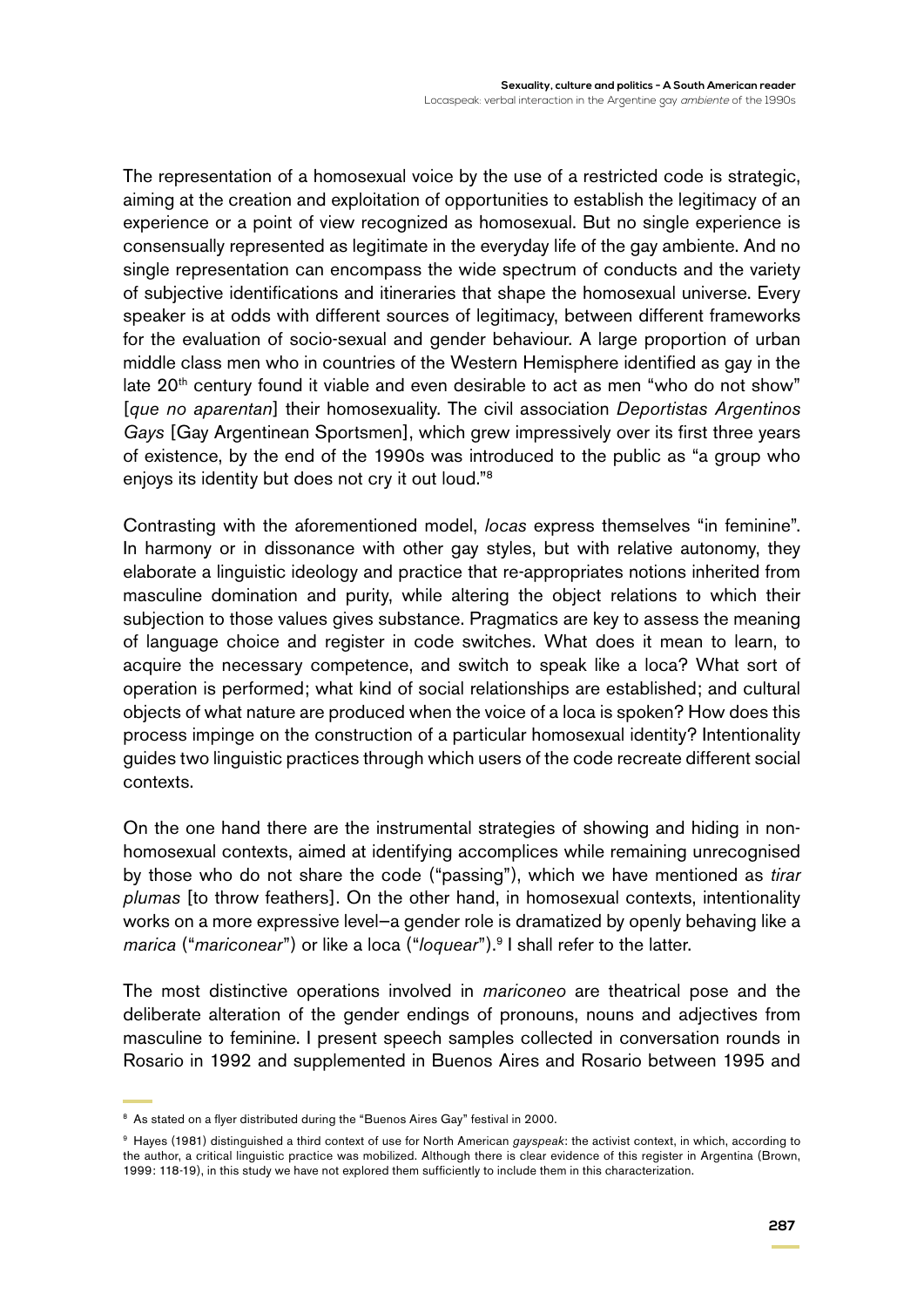2000. I will work on a set of nouns and pronouns—those are the limits of this study, expanding little on tone, body language and conversational analysis, which would be crucial to characterize locapeak as part of a more ambitious sociolinguistic study.

To perform what in sociolinguists' terminology is called code-switching (see Cameron and Kulick, 2003: 183), in this case from the neutral, unmarked variety of Rioplatense Spanish to locaspeak, the gender endings of nouns and pronouns referring to the speaker, the interlocutor or a third person, object of a humorous insult or of gossip, are changed from masculine to feminine. To a loca, someone who in "hetero" speech would be a maric*ón* is actually a maric*ona*. *Activo* ["top;" the one performing the inserter's role in penetrative sex] becomes *activa*. In the statement *Mirá cómo se hace la activa* [Look how she pretends she's a top], *hacerse* [to pretend] is understood as a spurious mimicry. A respectable male is *toda una señora* [an honorable lady]; someone miserable *una arrastrada* [a wretched female]; and the Minister of Economy was "*la*" [Domingo] Cavallo. The noun puto, which in the vernacular variety is considered a particularly offensive way to call a homosexual person, does not transfer its meaning to the variant *puta* in gayspeak, because this word has its own meaning. It means, also offensively, "prostitute" or "licentious woman" (slut). When used in humorous exchanges, its meaning is this latter one. Although both forms would be plausible in exchanges among homosexual men, *iqué puto que sos!* [What a fag you are!] means "you are too homosexual;" while *¡qué puta que sos!* [What a whore you are!] means "you too slutty"–something perfectly admissible as part of the implied practice of feminization.<sup>10</sup>

This practice redefines the social milieu of interaction under the radical authority of locas as gender dissidents. Within the gay ambiente, sexual identity loses its quality as a diacritical marker of a social boundary. The identities at issue are, on the contrary, gender identities. Therefore, it is possible to isolate locaspeak—rather than some sort of gay or homosexual speech—as an empirically consistent unit of study. The social uses of the categories "gay" and "homosexual" involve, at least in Argentinean urban spaces today, a wide variety of identifications and speech positions, which cannot be reduced to an identity which would comprise them or reproduce over time.<sup>11</sup>

The theatrical effect of mariconería acquires meaning in the realm of gender. Altered, bent or diverted gender categories proliferate, inverting the order of masculine domination by making evident the arbitrariness of gender roles and identities. The code-switching operation described "marks"—which in linguistic terms means "distinguishes"—the following actions: it ascribes the speaker to an identity category, that of loca; and their belonging to a speech community, that of locas. In the social contexts where this

<sup>&</sup>lt;sup>10</sup> The statement *soy puto* [I am a fag] is, in different contexts, plausible as an act of self affirmation and personal pride. While the speaker recognizes himself as homosexual, he does not formulate this in the feminine version of locaspeak, but in the standard variety.

<sup>&</sup>lt;sup>11</sup> When I refer to homosexual or gay speech I do not strictly refer to the speech of the locas but of an "entendido" (in the know) register that is characteristic of homosexual sociability, independent of the speaker's sexual identity.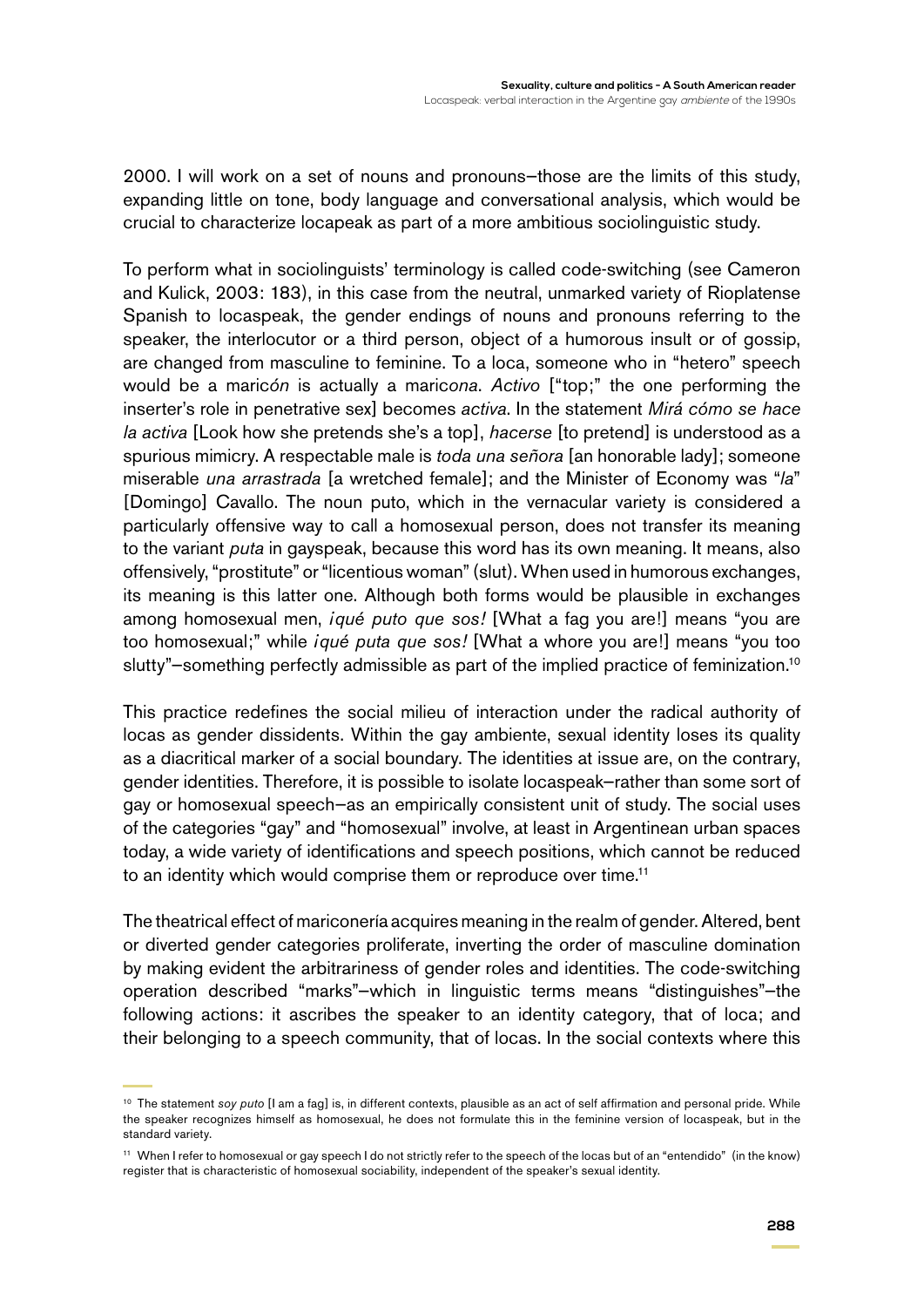performance is deployed, it also serves to segregate categories not included in the speech community, particularly the masculine gays and the more discreet, or "covered" (in the closet) homosexuals (*tapados*), as they are called in the gay jargon. While, as we will see further on, there are certain material and moral requirements for the code to be used at a particular social space. Its use produces a context dominated by the authority of the subject that is speaking—the *loca—*, which de-legitimizes other homosexual subjects not using the code, as well as heterosexuals. By using of the code, the legitimacy of the voice of the *loca* is elaborated; and certain values are defended, whose efficiency is the condition of existence of a viable social space for the expression of this particular way to be homosexual.

#### **Contexts of use**

Several ethnographic reports on male homosexuality in contemporary Latin America have referred to the active/passive dichotomy of sexual relations as the organizing principle of the traditional distribution of social roles in the universe of men who have sex with men (Lancaster, 1992; Murray, 1995 and 2000; Parker, 1991 and 1999; Prieur, 1998; Cáceres, 2000). The gender identity of women, as well as the "passive" homosexual's sexual identity, are subordinated to the penetrating male. In sexual relations between two biological males, only those who are penetrated are socially recognized as homosexuals; those who penetrate maintain intact their identity as *macho*.

This classificatory principle is associated with codes of honour and shame that characterize the gender relations in the so-called Mediterranean complex (Passaro, 1997). Latin America is seen as a unique site, particularly in relation to domestic life, for the maintenance and revival of the traditions of the civilizations of Southern Europe, Northern Africa, and the Near East. In these traditions, interpersonal relations and the use of space, time, and language have persistently been structured around the pair masculine/feminine as dominant and dominated, respectively. In this economy of roles and status, the male is endowed with the honour of dominating or, otherwise, suffers the shame of losing that position; for example when he "behaves like a female" and is penetrated by another man. Over the past thirty years, with results analogous to the negotiations of power and privilege between men and women since "women's liberation" (Giddens, 1992), in modern cosmopolitan contexts, the egalitarian ideal of two equally endowed males—both "gays"—has replaced the hegemony of the "traditional" model of complementary roles and male domination (Fry, 1982; Carrier, 1995; Lumsden, 1996; Brown, 1999).

The attempt to classify local contemporary "sexual cultures" has overrated both the relevance of the tradition/modernity opposition as a determinant of gender relations at erotic sites, and the role of normative behaviour in the construction of sexual identities. In the speech community of locas, the of import of localizing their erotic regime within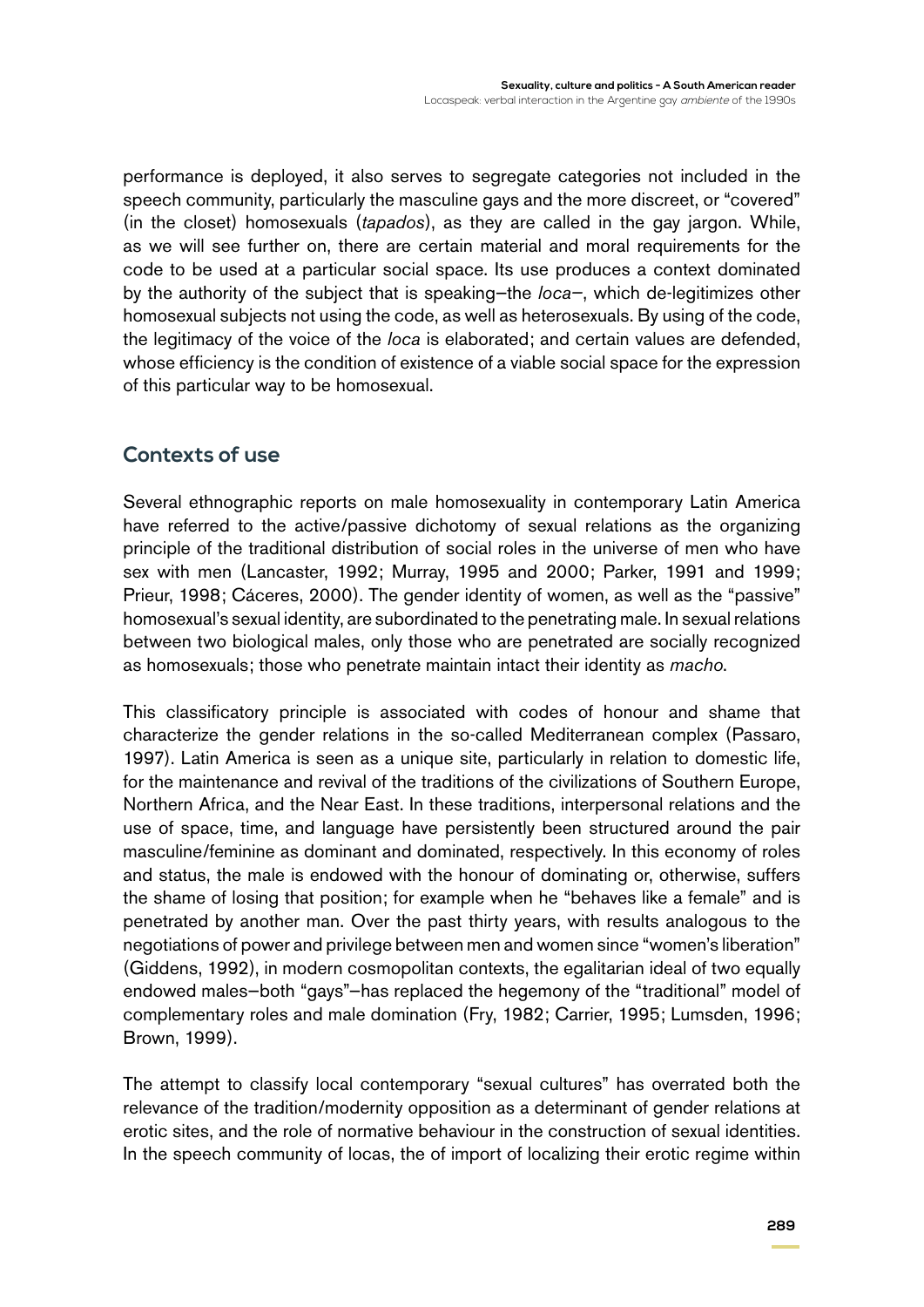a cultural tradition—as an echo of a common sense on hierarchical gender relations predominant in Western modernity—, obstructs the understanding of the actors' perspective in the process of construction of male homosexual identities. Although it is possible to empirically confirm the persistence of that model, I argue that it is necessary to distinguish contexts of use and pertinence of the active/passive dichotomy.

What are the aims of the sexual classification of tops and bottoms [*activos y pasivos*] in locaspeak? When they behave like a loca [*loquean*]—i.e. speaking and acting feminine speakers call one another pasiv*a* [passive female] for fun. Inverting the gender mark of activ*o* [male], the names activ*a* [female] and, more frequently, pasiv*a* [female] are uttered. In this exercise, the referential function (alluding to the sexual role) remains diluted and subordinated to the intentionality of the humorous insult which, beyond its temporary intention, contributes to the construction or reinforcement of solidarity among peers. Although the value of the hierarchy active/passive is enacted in the gender switch, its argument semantically changes. Instead of the *sex* role of the passive male [*pasivo*], what is highlighted is the subordinate *social* status of the passive female [*pasiva*], as is the case in the following utterance, extracted from humorous gossip whose motive seems to be on the referential plane:

/*¿Acti:vo? ... Si esa es más pasiva que una puerta*/ [Active? ... But she is more passive than a door.]

"*Esa*" and "*pasiva*," as well as the allusion to a feminine attribute in "*más [...] que una puerta*,"12 denote the code-switch. One speaks feminine. The humorous tone denotes the authority of the speaker to establish a shared truth about the feminine passivity of the one who dared claim to be active. The expression of doubt (the stress on the /i/) when pronouncing the masculine qualifier *activo* as a rhetorical question, and the ironic emphasis of the segment "in feminine" both introduce the contrast between the hetero register and locaspeak. Therefore, what is being discussed is not only the truth of (saying that the person of reference is not really active), but also the legitimacy to author the statement and the pertinence of the neutral code (standard "hetero"). It is not *ese* [that one male, he] nor *pasivo* [passive male]. The proper, more appropriate, code is forcefully imposed.

Commenting similar speech interactions in the North American contemporary gay milieu, Leap argues that what is at stake is not the meaning of the statement, but the performance of an identity (1997: 11).<sup>13</sup> What is performed is not merely a sex role, or a homosexual identity. On the one hand, it is conventional wisdom for person who identifies as a loca that sexual roles are, as a general rule, reversible. On the other

<sup>&</sup>lt;sup>12</sup> A door is flat, metaphorically without a phallus, like a woman.

<sup>13</sup> A "performance" here is the "production" of a material reality. When making fun of someone and calling him *pasiva*, the speaker feminizes himself and feminizes the object of the joke. This, strictly speaking, generates the feminine attribute in the act of speaking itself.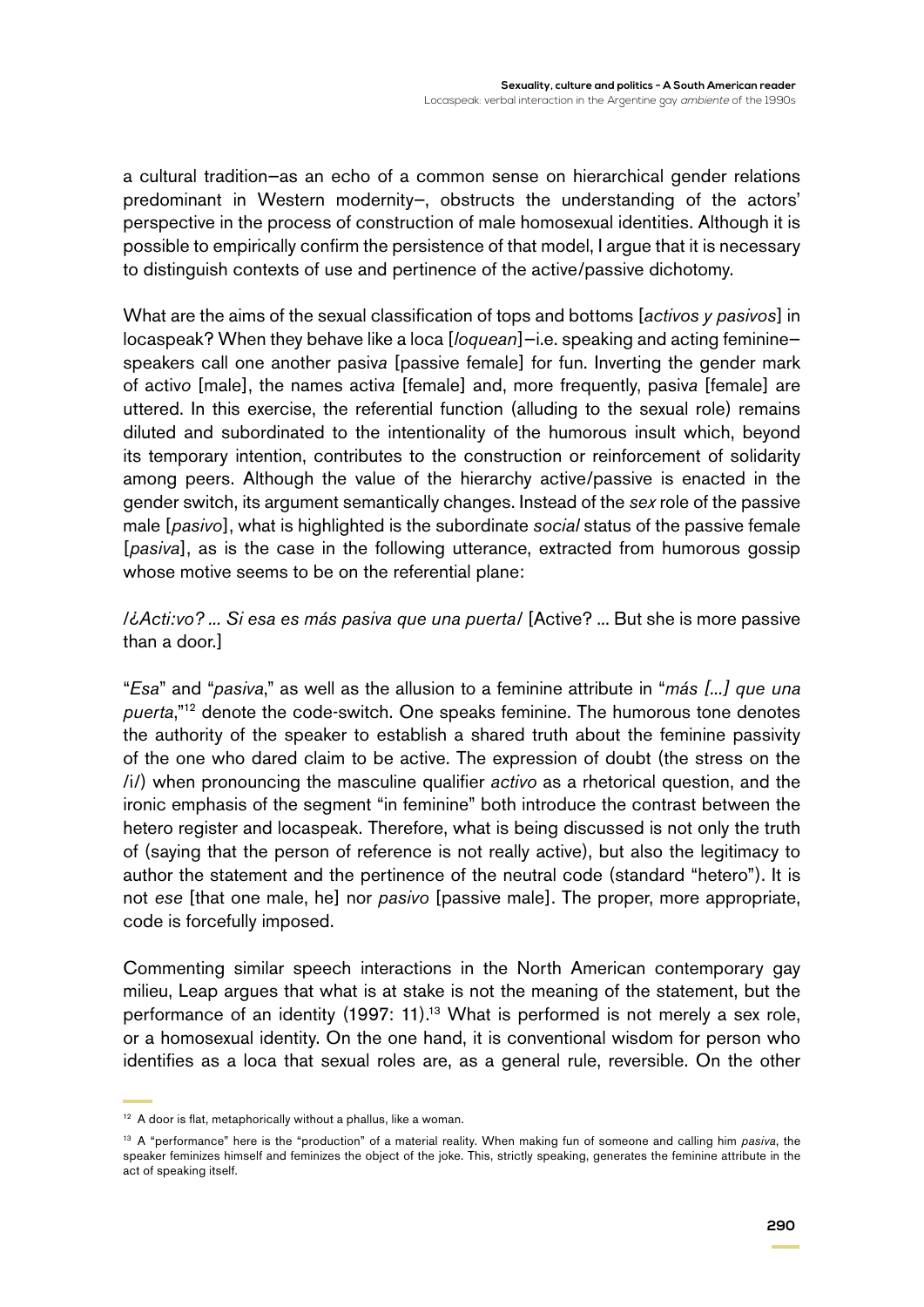hand, to those who reject or lack familiarity with this sub-cultural context, it is less obvious that neither the status nor the identity of the person object of scorn is at issue, as if that were a universe of "actives and passives". According to the sexual ideology of locas, *activo* a permanent status or identity is a contradiction in terms, a possibility outside of the equation. In the expansive area of an ideology that would go as 'panhomosexual,' male homosexuality and the desire to be penetrated are a universal fact: there is a homosexual in every man, as well as a passive sexual being that only need to be unmasked.<sup>14</sup> It is a given that all men are potentially homosexuals, that all can be passive. "They are all [concrete or potential] locas." Thus, in locaspeak, on the one hand there is the literal use of *pasiva* and, on the other hand, *activa* as a parody of the *loca atrevida* [daring loca]'s nerve—bearing in mind that all of them [*todas*] are *locas atrevidas—*to claim that she is active.

In that register, the referential value in the designation of sex roles ("active" and "passive") is deliberately subordinated to other aspects of interaction. In assessing the erotic potential of a prospective sex partner, for example, the inquiry "Are you active or passive?" is uttered in the neutral voice, clearly not in locaspeak. The use of 'heterospeak' is all too frequent in contexts of homosexual interaction. As unmarked speach it may well indicate no deliberate choice, but it often corresponds to (1) avoidance of the code by someone who, regardless his sexual conduct, does not identify as homosexual; or by someone who, while identifying as homosexual or even as gay, does not identify as loca. It can also connote (2) ignorance of the code by someone who has not (yet) acquired competence in its use; or (3) rejection of the code by someone who questions the use of locaspeak. Then again, the use of the code involves an elaborate *mise-en-scène* and a dramatization which appeals to an audience. It is therefore unlikely in intimate contexts such as flirting between men, where masculinity is mobilized as erotic capital, or on the realistic stage of a clinical interview, be it medical, legal, psychological, socioepidemiologic, or by law enforcement.

Although the value of the insult or *cargada* [mockery] "*¡pasiva!*" nurtures the shame and the image of degradation the effeminate male carries as a stigma within a system of heterosexist values which also prevail in the gay milieu, the authorship of such texts belongs to the locas. Authorship means a symbolic conquest of no lesser importance than the value of parody as self-deprecation or of the insult as a disqualification of the opponent. A "genuine" statement by a loca recreates her authority as a producer of texts, and an idea of community. Leap, evoking Sapir, concludes that "the production of gay texts speaks to authenticity in gay experience, since it allows apparently ordinary, vulgar and offensive events [...] to become 'optimistic, valuable and vitally endearing,' opportunities for a genuine and not a spurious exchange" (1996: 11).

<sup>&</sup>lt;sup>14</sup> I thank Stephen Murray for his help to refine this point.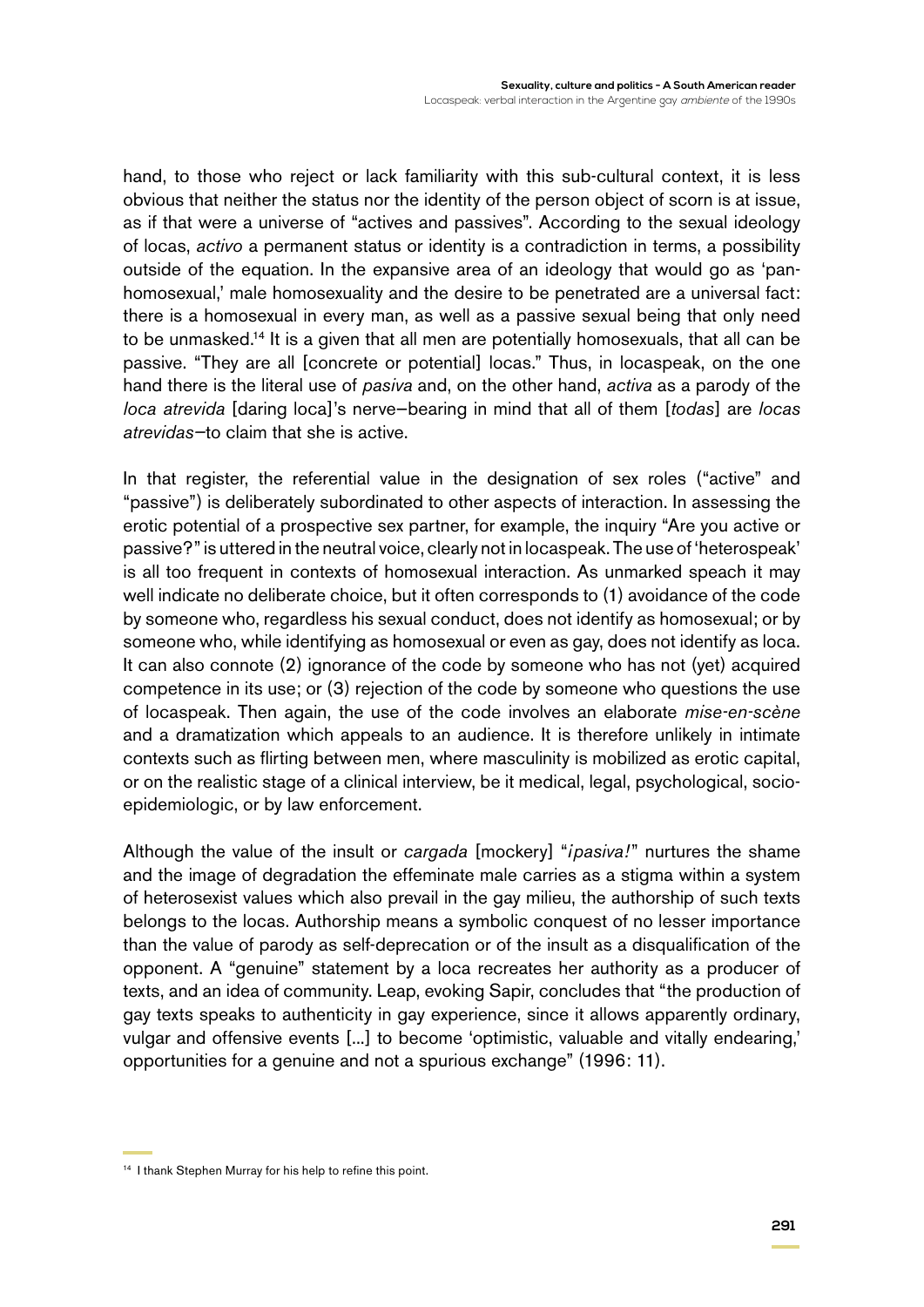#### **Reverse hierarchies: the chongo**

Legitimacy and genuine values produce boundaries; they are invested at the expense of what is left out, classified as spurious. The linguistic production of the *chongo* (male noun),<sup>15</sup> which designates the reverse, gender opposite of loca, exclusively used with that meaning in locaspeak, allows to assess that aspect in the linguistic construction of social legitimacy. What is, according to a loca, a true, i.e. genuine, chongo? This question condenses a hot dispute about criteria of authenticity and authority in male homosexual culture.

The everyday use of the term chongo refers to a man whose masculine appearance and demeanour is deemed "natural," not "produced," where the artificiality of the latter would signal femininity. Homosexuals that "pass" as heterosexuals, about whom "nobody notices it" [*no se les nota*], are also often called *chongos*. A young homosexual who is not effeminate can be described as "*bastante* [quite] *chonguito*" [diminutive, referring his young age]. Nevertheless, their public or intimate behaviour can eventually reveal that an apparent *chongo* is in reality a *mariquita*, a *loca*.

Can then a gay man of masculine appearance, who acts like a heterosexual, be called a chongo? This is a question locas often ask themselves, who answer in no—"no way!" Someone identified as homosexual is not a true chongo. In locas' value system, homosexual behaviour—more so identity—always implies some, and often great—loss of masculinity. José (33 years old), for example, told me in 1992: "a chongo doesn't kiss." "If he kisses you, then he is not a chongo." Expressing affection toward a homosexual partner challenges the masculine integrity of the *chongo.*

The "true" chongo is an ideal type. As complement to the loca, defined by effeminacy and homosexuality, the chongo must be manly and heterosexual; he must not desire other men. The sexual regime prevalent in Argentina until the 1970s—the chronology is not precise as the process was gradual—provided some materiality to the figure of the chongo. Within that regime, the "passive" participant in the homosexual relation (meaning the insertee in penetrative sex), feminized by virtue of that role, was considered more deviant than the "active" one (meaning the inserter in penetrative sex), whose virility could remain virtually unchallenged (Cf. Murray, 2000). A man could have sexual relations with other men without *being* homosexual. By the 1980s in the larger urban enclaves, a 'gay' model consolidates, according to which every man or woman who sexually desires a person of the same sex is considered homosexual (Brown, 1999: 118; for the Brazilian case see Fry, 1982). Under this regime it is literally impossible—a contradiction in terms—for a man to construct his sexual male companion as *a chongo.* In 1999, Miguel (43 years old) expressed with nostalgia and irony: "I understand that this marvellous animal is endangered species" [*en vías de extinción*].

<sup>15</sup> *Lunfardo* (Rioplatense slang) term, of infrequent use in the standard vernacular variety, *chongo* means "vulgar," "common." Its—quite frequent—use in locaspeak associates that vulgarity to stereotypical masculinity; designating the male whose masculinity remains uncorrupted.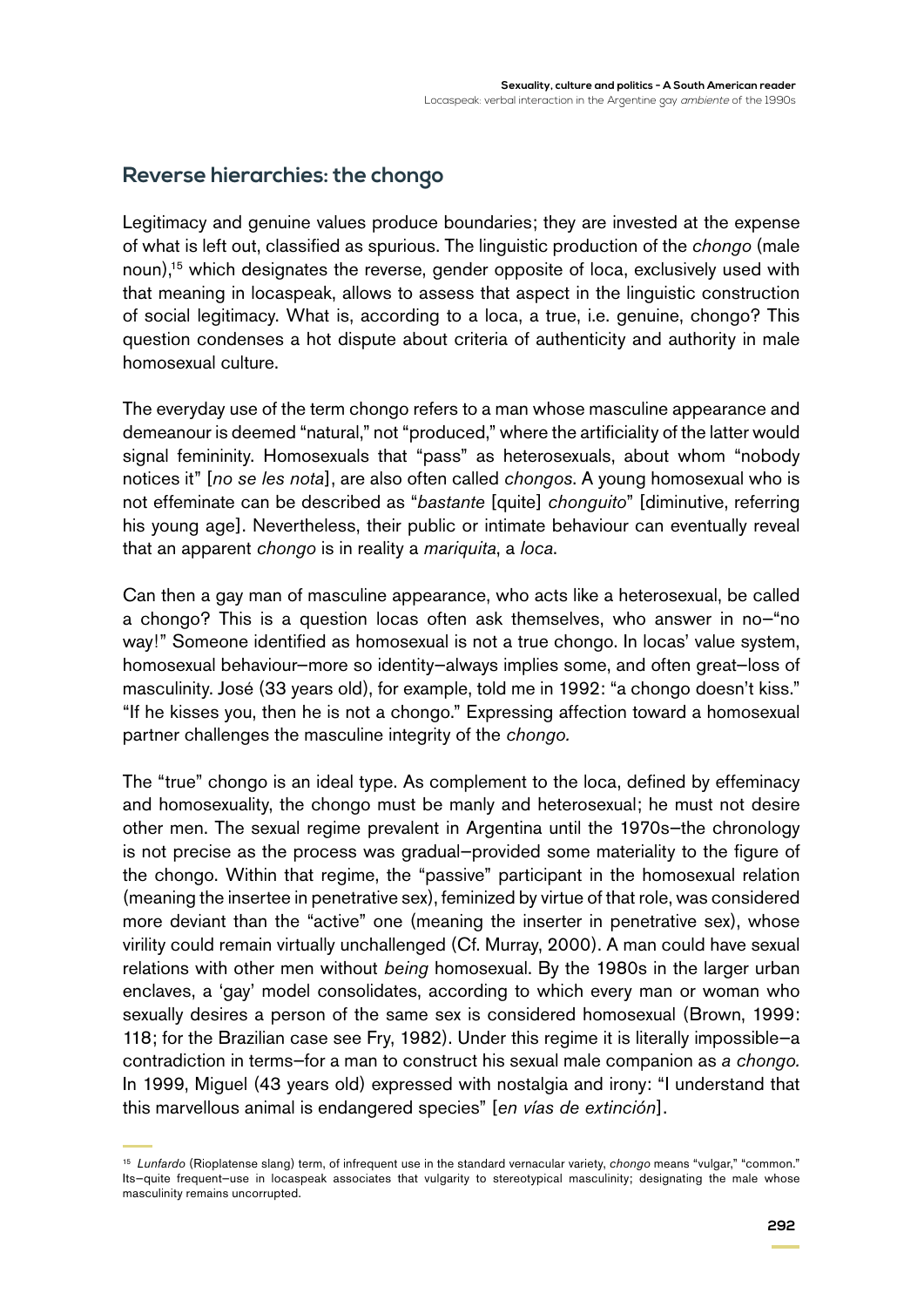Regardless their current unavailability, *chongos* stories are crucial for the construction of locas as producers of ambiente texts. The chongo is a product of their authorship. You need a loca to say what a true chongo exactly is, or, more likely, impugnate false statements of *chongohood*: when a supposed *chongo* is in reality "a closet fag" [*un puto tapado*] or a *mariquita*. A chongo can neither admit (and those who construct themselves as chongos must avoid doing so) to have competence in a homosexual register, as in the case of gayspeak. Calling oneself chongo, thus using of the category, therefore the code, reveals the speaker as a loca.<sup>16</sup> Self-affiliation to this particular category is a contradictory operation, constructed as culturally spurious.

The status of the chongo is also at risk in another of the various semantic fields around which the authenticity of male homosexual identity is constructed: the idea of *asumirse* [roughly equivalent to "coming out of the closet"], i.e. declaring one's homosexuality, would be a contradictory operation for a chongo. To constitute oneself as a "real man," where manhood is associated to the value of honesty, a homosexual has to declare his homosexuality [*asumirse*] before his family, his friends and, principally, before his own self. Instead, "possible" chongos openly deny anything resembling a homosexual identity. Furthermore, males who associate with homosexuals but do not identify as peers, perform an exaggeratedly manliness around the locas, compensating for the risk they run. In a loca's assessment, "they are not man enough" to act out, let alone declare, their homosexuality. The place of a real chongo is an impossible one. It is expected that someone who present themselves as a chongo complies with the sexual role of penetrator, "active" partner in sex; but doubts prevail as to whether that is their true desire. They are at the same time desired and despised. Raúl (45) said to me in 2000: "I use him and I throw him away". Male hustlers [*taxi boys*] and other men who have sex with gays in exchange for a reward of some sort are also called c*hongos*.

#### **Authorship and authority**

Locas establish their authority in the field of sexual and gender conduct as authors of homosexual texts. Who has the attributes that make them a true chongo? –Only a loca can decide. When, intrigued, I started to directly ask what a true chongo was, as someone with little competence in the code would, my friends quickly replied and debated, as this is an issue of genuine cultural value. According to the ideology of gender and within the system of values that permeates the linguistic practices in the gay male milieu, gender is determined by the sexual behaviour. That normative vision clearly contrasts with actual behaviours which, in contradiction to the model, are widely recognized and discursively accepted. Just like the loca often "pretends to be active" [*se hace la activa*] penetrating other locas, and so-called chongos turn out not to be

<sup>&</sup>lt;sup>16</sup> Just like some men avoided the use gayspeak to avoid being identified as gay, beginning to do so was up to the 1990s a transition that young homosexuals underwent as they became part of the homosexual world.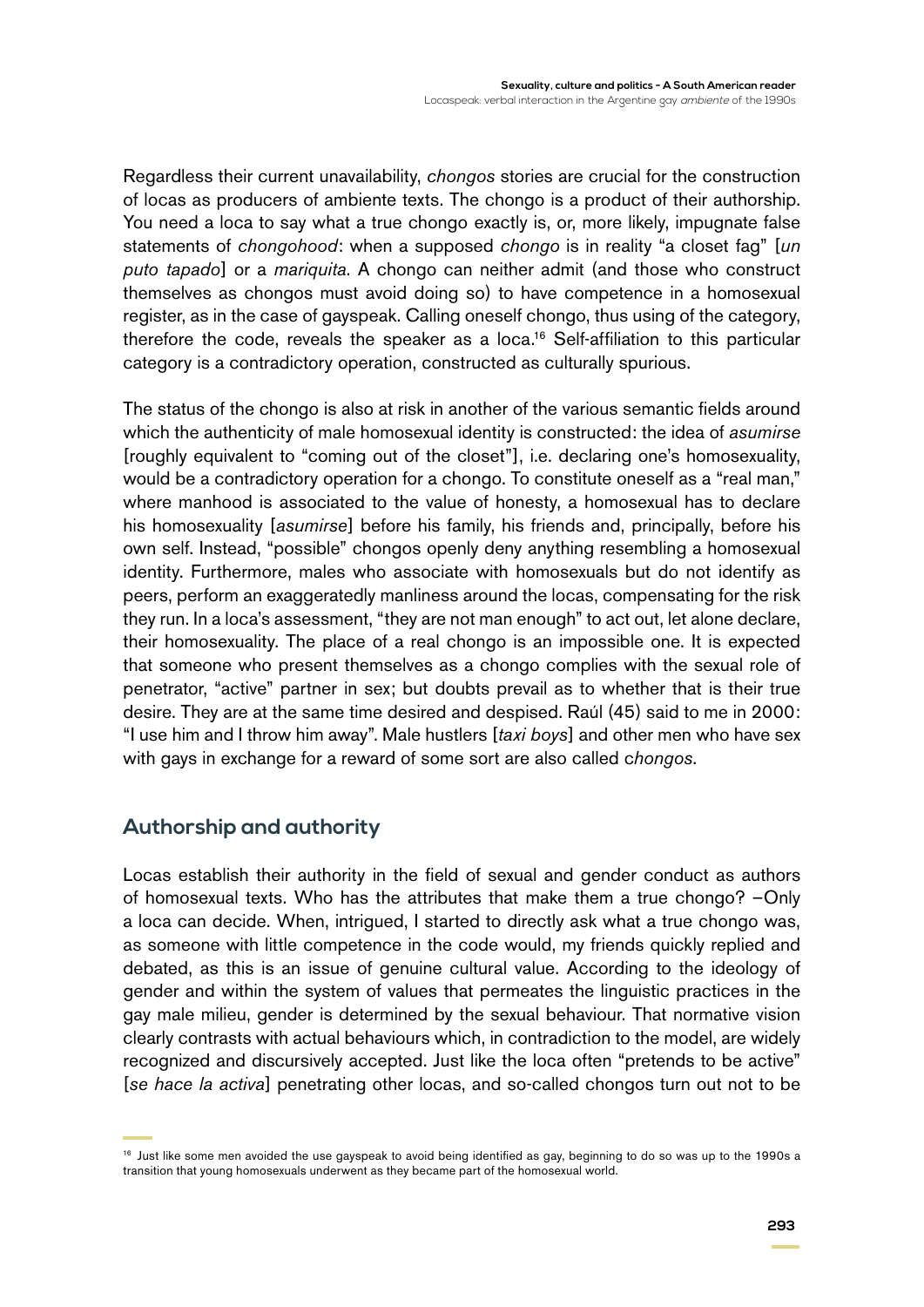real ones, a true chongo would have to be active and it is assumed that the loca in reality always wants to be passive. But the male/female (translated to masculine/feminine), active/passive object relation that operates in the distribution of honour and shame between those alternative, complimentary sites is perfectly inverted when the loca, as author and authority constructs himself as the only legitimate subject of the gay milieu. It is of paramount importance for locas to clarify who is a true chongo and who merely pretends to be one. It is conventional wisdom in the gay milieu that gender performance is in fact more relevant than the dubious claim of a sexual role. And the loca is the only subject with linguistic authority to determine the efficacy of that performance. The competence to use the code is constructed as a cultural good, whose circulation generates and (re-)produces homosexual identity. It shapes the group of the locas as a community and the *ambiente* as their own space.

From the point of view of a loca, the fake performance of the chongo, his deceit, denounces his trick. Homosexual stigma and female identity, positively re-semanticized and formulated as function of a (sexual) desire, are constructed as primordial seal in locaspeak, more foundational than heterosexuality and masculinity, less elaborate, more true. Male domination by the chongo is generated "from below" by the loca, and it is, in turn, reversible. Like transvestis, locas always suspect and in their accounts confirm the will of the chongo to turn around [*darse vuelta*] (Cf. Kulick, 1998). Locas' discursive skills call into question their own subordinated place in the gender hierarchy. If a chongo, or any heterosexual man, for that matter, unlike the loca, does not have the authority to speak of himself as a "woman," what authority has he have to call himself "man"? Locas, on the contrary, exercise both authorities on an everyday basis. Being "a man" or "a woman" are declarations that they make alternately. In the sub-cultural horizon of the gay ambiente, outlined not by sexual practices but by ideologies and linguistic and discursive practices, identities are not the cause but the effect of those practices. They are not defined by presumed sex roles, but by gender-specific performances and relations. The legitimate use of gayspeak as a restricted code is patrimony of the *loca*, whose linguistic authority is not called into question, at least on this account.

### **Roles and identities**

Several authors, among them Roger Lancaster (1992), whom I read while doing fieldwork in Rosario, and Richard Parker (1991), preceded by Peter Fry in an 1982 article, intrigued by the peculiar system of attribution of homosexual identities they had found in urban Latin American contexts, considered the emergence of the homosexual identity of the modern gay man expressed a "modernizing" transition. The "traditional" hierarchical model, based on a fixed dichotomy between the active (penetrator) and passive (penetrated) roles, only segregated the identity of the sex partner who performed latter as a homosexual, assigning him a subordinate social role and status. The modern "egalitarian" model identifies everyone who has this inclination as homosexual, without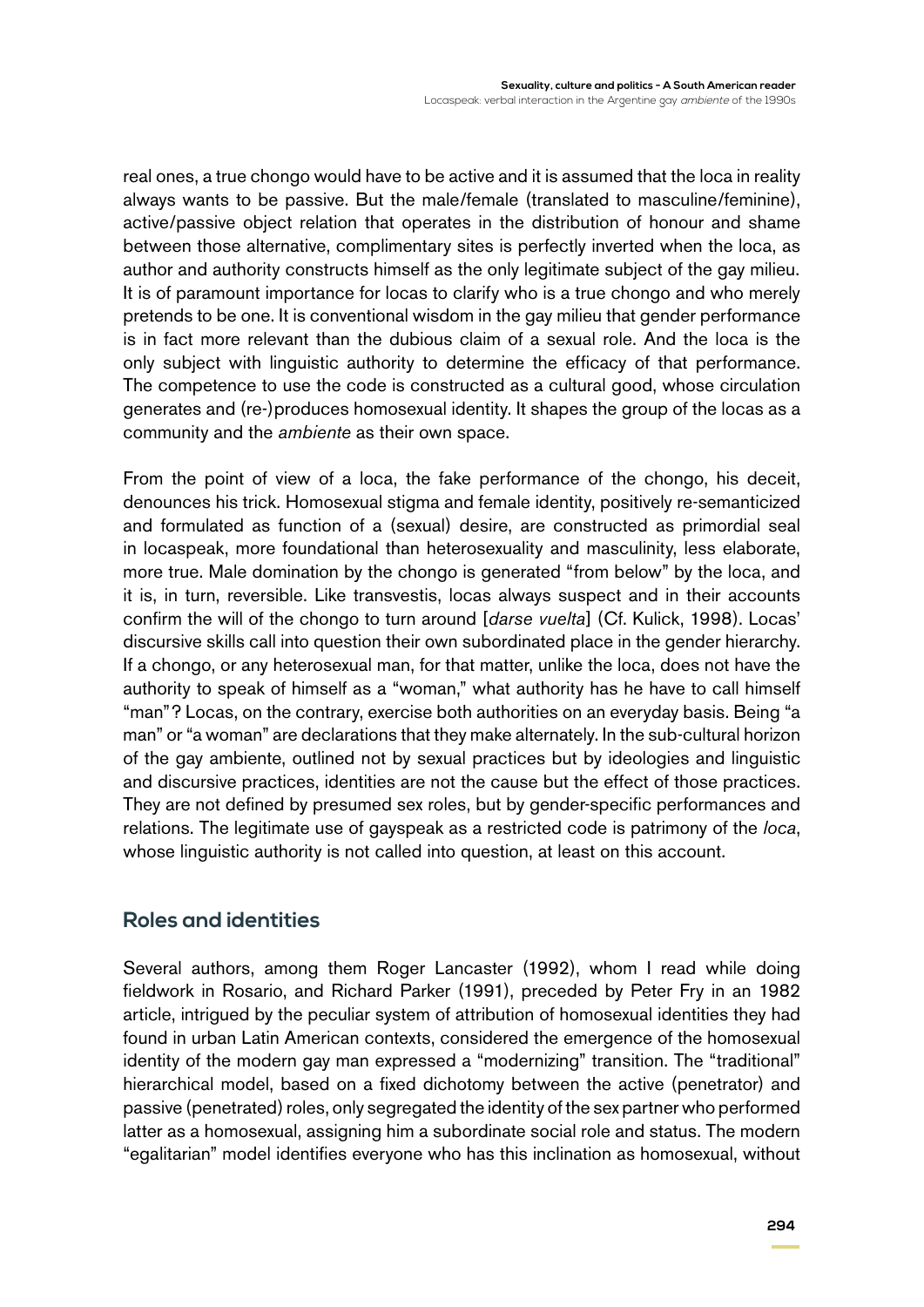a fixed distinction of roles, or of gender identities. Following a long culturalist tradition in anthropology, and nevertheless critical of the heuristic value of opposing—on the ground of the tradition/modernity dichotomy—social universes of a national scale as homogenous systems, the authors associated the first, hierarchical model to whole territorial and social units: the Mediterranean, Latin America and the lower metropolitan classes whose members were not yet modernized. The sexual ideology sustaining a strictly structured relation between penetrators and penetrated was the expression of the gender system that opposes men as male dominators, and dominated non-men (women as well as men of homosexual orientation, feminine and feminized respectively). These latter, homosexual men suffered the loss of masculine honour that is constitutive of this system of values (Lancaster, 1992).

One of the problems with that argument, which caused me certain discomfort when I compared it to my field experience in the Rosario gay ambiente, was the idea of a strict correspondence between that gender system and supposedly self-contained territorial and social units, which was specifically put forward for the case of the Latin American lower classes. I found that that this classificatory scheme neglected the internal heterogeneity as well as the complex history of the territorial and social units to which it made reference. Another problem I found, which I will discuss in more detail here, was the conceptual slippage derived from the assumption that "active" and "passive" worked as categories of identity in the homosexual milieu.<sup>17</sup> This would probably be the case if we exclusively took into account how homosexual identities are constructed in the public imagination of each national society, which is, strictly speaking, Lancaster's argument (1992). Nevertheless, locas tell a different story.

Active and passive, from the point of view of "*homosexuales asumidos*"—in both "traditional," as well as in "modern" contexts—, are sex roles in a hierarchical system where the one who adopts the former dramatizes the role of dominator and the one who adopt the latter dramatizes that of the dominated. Despite their use as claims of authority and as categories of accusation, these categories are not adopted as further reaching social identities in social life in contexts of interaction of a larger scale, as is the case of categories like man, macho, loca, chongo, gay, or even puto. Unlike these latter, the use of *activo* and *pasivo* is restricted to quite specific communicative contexts. Furthermore, I have argued that beyond these specific contexts their value is often reverted.

The categories active and passive refer to what a person does sexually or desires to do, not to what the person *is* beyond the specific pragmatic context of sexual performance. The predication that is actually uttered is "to *play* active" [*hacer de activo*] or "to *play* passive" [*hacer de pasivo*], and that is the actual meaning of the statements "I am

<sup>17</sup> Murray (2000), while understanding the attributes of *activos* and *pasivos* as social identities, criticises the idea that only the passive men are classified as homosexuals, as well as the idea that this would make them lose their honour.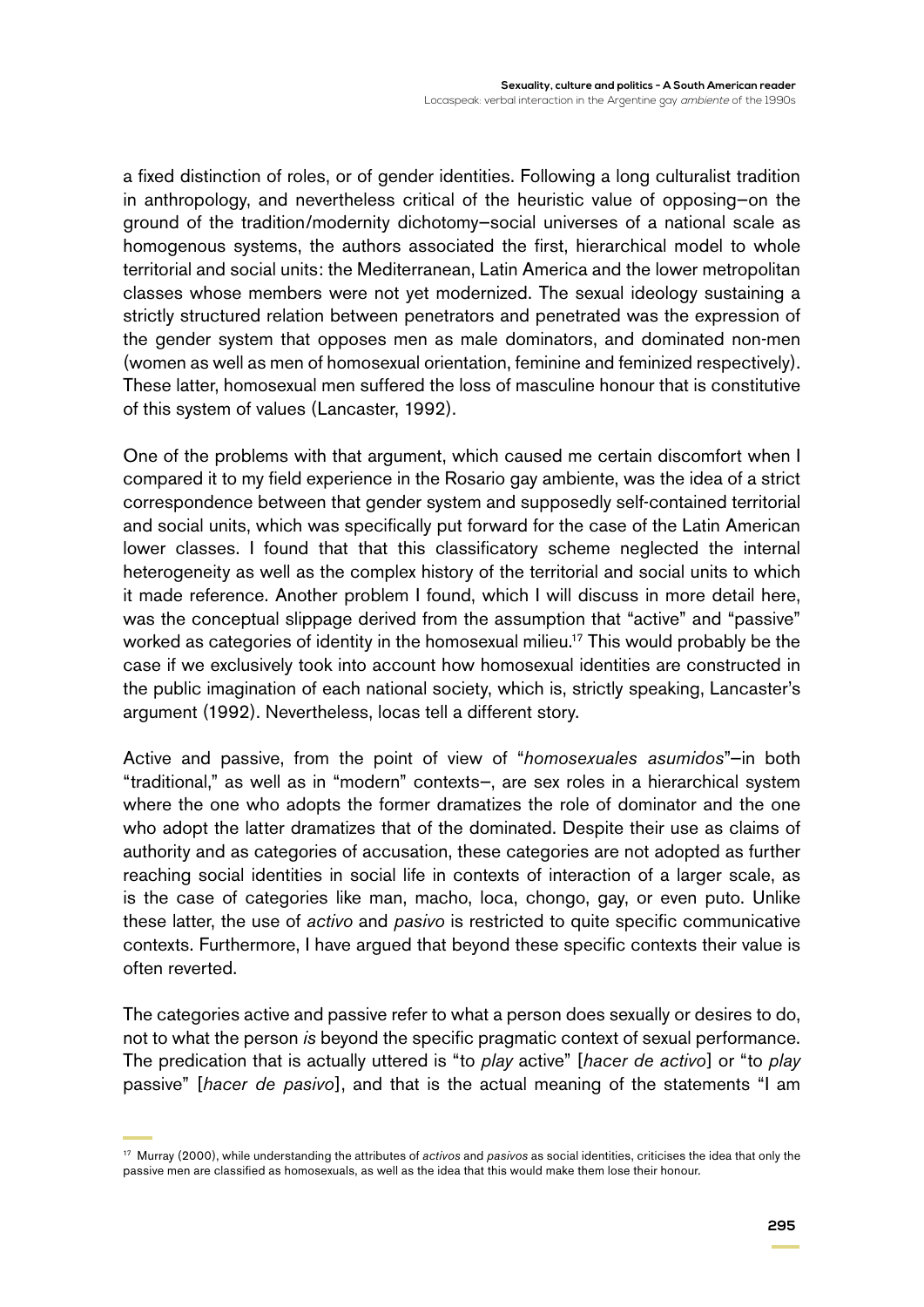active" and "I am passive". What I perceived during my fieldwork, which made me doubt about the role of sexual ideology in this moral economy, is that identities are constructed in more complex ways; the meanings they acquire in a particular context cannot easily be transferred to another. Furthermore, the value of sexual practices, the ways in which they are named, and their relation with the social identities are all social facts which are mediated by individual projects. In the more public contexts of homo-social interaction of the gay ambiente, it is not coital positions that are negotiated, but social identities of a broader reach. In these contexts, one does not physically penetrate or gets penetrated, but dramatizes, in a humorous way, the status of the other as penetrated—his shame for being dominated—, or puts into doubt, through irony, the status of the penetrator and his honour for that role. It is not the identity of active or passive that is at stake, but that of loca, chongo, or gay, constructions that play with those roles in complex ways.

#### **Speech makes the loca**

Thus avoiding the deterministic framework of a "sexual culture," the empirical selection made here corresponds to a linguistic category: locaspeak, a restricted code available to a particular speaker in a particular speaking context, both marked as "effeminate." In this, I depart from the foundational projects by Hayes (1981) and Leap (1995), who studied North American gayspeak. Those authors considered the different linguistic varieties used in different contexts of linguistic interaction by men who identified as homosexuals. What the different sub-codes had in common was that all of them were spoken by homosexuals. Therefore that identity was assumed precede speech. For Hayes, it guided linguistic choice; while for Leap it guided text-making and discurse. What I proposed here, instead, is to look at the performativity (Butler, 1990; Cameron and Kulick, 2003) of language choice, i.e. how its use defines the ways speakers individually and collectively self-represent, thus generating a set of identities and of discourses about such identities.

Although as a speech genre, locaspeak is a sub-cultural register, it is nevertheless conceived independent of the existence of a subculture as a self-contained unit. It is linguistic choice, the marked use of this genre, which makes it possible to imagine a speaking community, in this case of locas. The existence of that community does not take precedence as a prerequisite for linguistic practice. And it is through linguistic practice that community boundaries—both internal and external—are drawn.

#### **The gay ambiente in 1992: linguistic disputes**

In relatively public contexts of verbal interaction associated to the gay ambiente in Rosario, although sex sometimes came up as a subject of conversation, it was not issues related to sexual intercourse per se that were at stake. In the sexual knowledge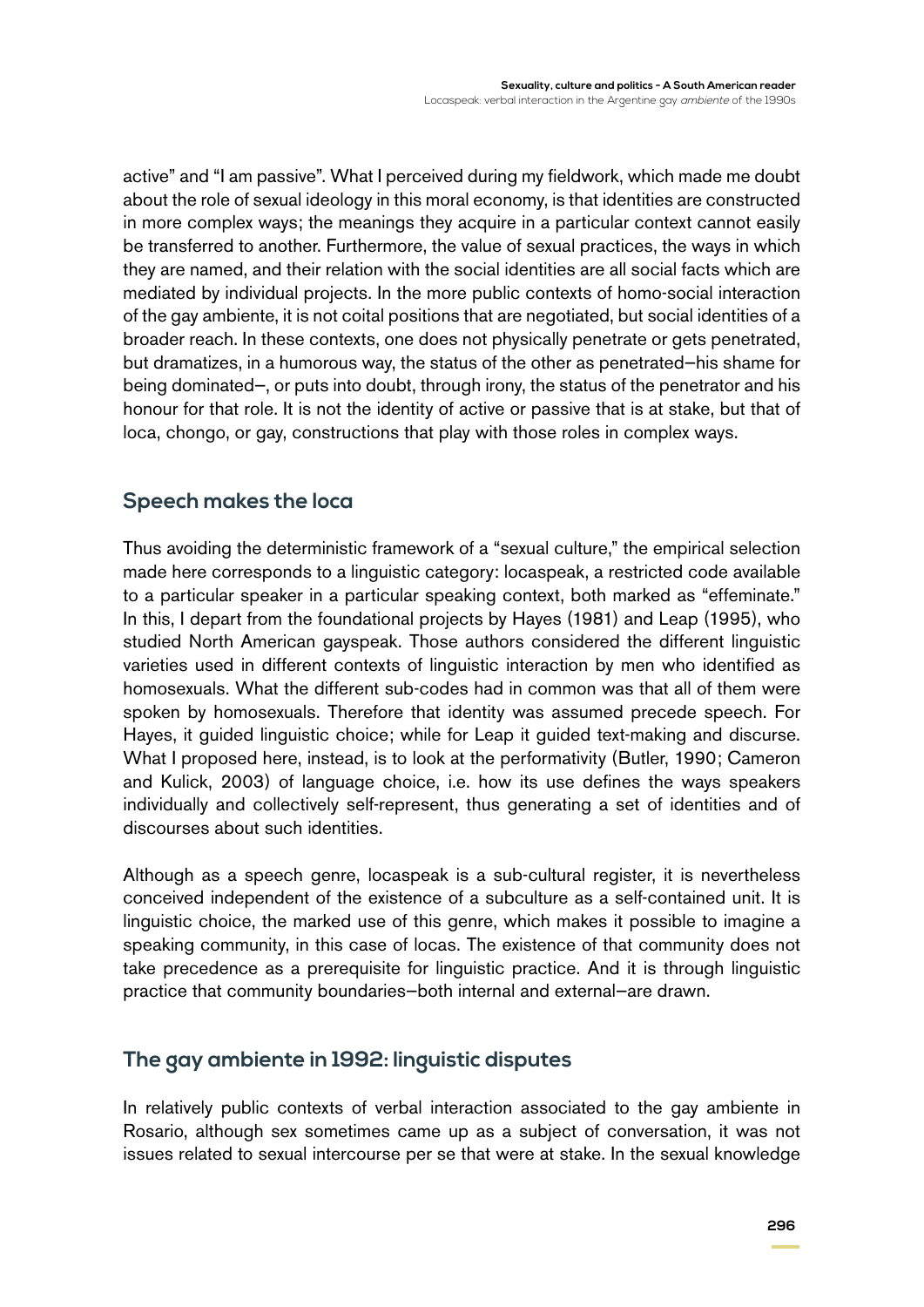circulating in conversations gay peers which were not marked as intimate, sex itself was not the central topic. In the productive context of the humorous affront (in Rioplatense, *cargada* [mockery]), for example, sexual categories were evoked as a resource for irony, to call into question inherited concepts about the relation between gender, sexuality and social order. Although in everyday conversation, allusions to the males' attributes as "active" or "passive" abounded, such allusions were not intended to transmit true information about the issue for a practical use. The speaking context in this case was analogous to that established in male, juvenile speech where the statement *tirame la goma* [suck my dick] is often made as a public challenge, which only in a naïve—and dangerously—literal way could be understood as an order or invitation to fellate the speaker. The effect of the first statement was not to catalogue anyone's sexual activity, like that of the appeal between male adolescents was not an invitation for sexual intercourse. As far as both are speech acts with a performative value (Austin, 1962; Butler, 1990; Morris, 1995), they generate a comment about roles in a hierarchical structure, that of gender, and its exaggeration and inversion among the subjects that intervened in the verbal exchange.

Instead of identifying somebody, sex-bending and gender-bending categories are usually found in appellative contexts, such as serious or humorous insults, accusations and jokes. In contexts of verbal interaction whose pragmatic aspect is more important than the referential value of its content (Jakobson, 1984), the accusations made through humorous insults are used not so much as signs attributed to certain subjects or practices, but in function of how they operate on certain social issues of more personal importance for those involved. In the contexts observed, self-ascription to categories that are essential to identity became manifest as a rather problematic subject. Like in the case of homosexual relations and transvestism, the linguistic and discursive attributes that alluded to a unique homosexuality or to a gay culture were actively avoided as sources of self-definition. They were instead used with irony to refer to the gay ambiente as universe of peers.

Although many individuals did positively identify as gay or homosexual in their intimacy, great care was exercised in public contexts to avoid precise definitions. Comparatively, the most used descriptive categories were those of more neutral value, like "gay" or *de ambiente.* But "gay" often alluded to practices or preferences, rather than an identity, or something one indistinctively was. In the context of a cruising or flirting in public spaces, sexual or romantic availability was commonly expressed through certain patterns of gestural communication. Those worked on the one hand as hints, indicators, and on the other hand permitted a more controlled ambiguity than verbal strategies.

*Entendidos* [those "in the know"] provoked relatively secretive exchanges without incurring into a permanent self-definition as gay or de ambiente. Among men who saw each other as potential sex or romantic partners, or in order to exchange information or contacts in these ambiguous contexts, the expressions used to identify who was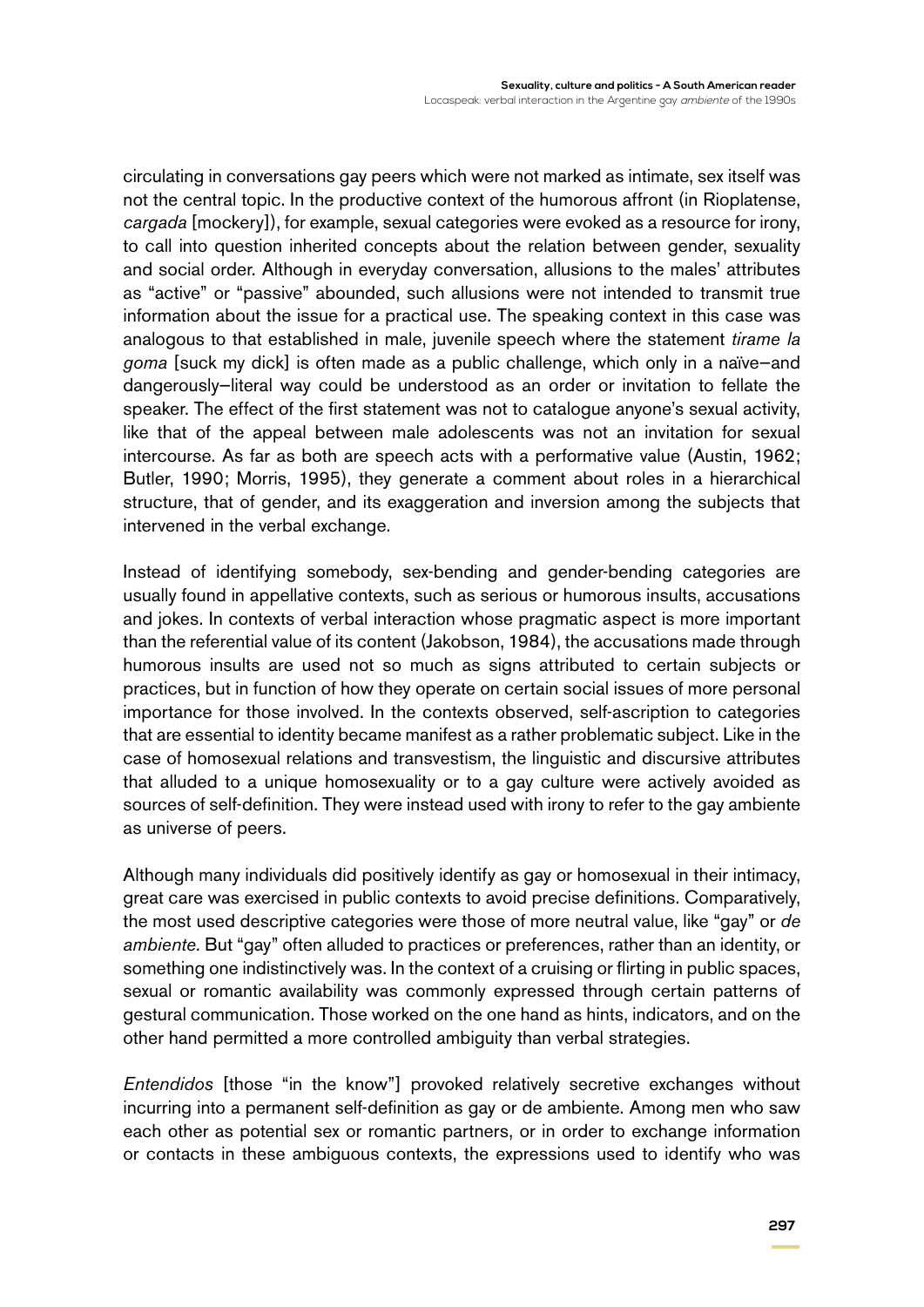available were the verb *entender* [understand] and, among youths relatively new to the scene, *tener onda* [to be on the same wavelength] and *curtir* [in slang, to enjoy]. Another, slightly outdated, way of signalling the same was the verbal phrase *estar en la joda* [to be in the game], used by older individuals who were more *tapados* [closeted], i.e. more 'discreet' homosexuals. The timely use of "*estar* en la joda," as opposed to the pair "ser gay" and "*ser* de ambiente"18 suggests and reveals the socially imposed restrictions on the way in which gay activity was conceived in the more clandestine contexts of interaction.

## **Subjects and categories**

I will now recall a list of subject categories which, in their contexts of use, were expressive of the variety of positions and subjective trajectories constructed in Rosario's gay ambiente in 1992.

*Gay* referred to males who had adopted, or to whom a homosexual identity was attributed. It also applied to things, places or subjects linked to homosexual sociability. A "gay" was a person that presented himself as a homosexual. There were also gay discos, a gay literature, gay areas, and gay styles. The use of the term had already spread beyond the milieu. Its use had become generalized in the enlightened middle sectors, and particularly among the younger generations.

*Asumido* ["internally accepted;" adjective and noun form, participle of the verb *asumir*, corresponding to the reflexive form of the infinitive: asumir*se*] meant the affirmative handling of a homosexual preference by the person to whom this name was attributed. The term is a loan from the psychoanalytical jargon and was used in a similar sense as the Anglo-American expression "out of the closet". Nevertheless, the connotation of "*asumirse* [to accept oneself]" had existential implications that were constructed in a mostly personal and private way. For reasons further explored below, in counterpoint to how the homosexual closet was conceived in the United States, going public was not constructed as a necessity for the homosexual males who were my interlocutors in Rosario in 1992.

*Tapado* [literally undercover], as opposed to "*asumido*," was someone who expressly hid, always or selectively, with or without success, his homoerotic inclinations. Nevertheless, the opposition between *asumido* and *tapado* allowed certain nuances. A man could "feel" homosexual, accepting this inclination in diverse degrees, but hiding that actively before those whose knowledge could become a threat to his moral integrity as a person. One could at the same time be *asumido* to a certain degree, and *tapado*

<sup>18</sup> Translator's Note: While the copula *to be* in English refers to either permanent or ephemeral attributes of an subject or object, as in "to be a man" and "to be tired," in Spanish those two alternative types of attributes determine the use of either the verb *ser* (permanent attribute) or *estar* (ephemeral attribute); in our examples, "*ser* un hombre" and "*estar* cansado."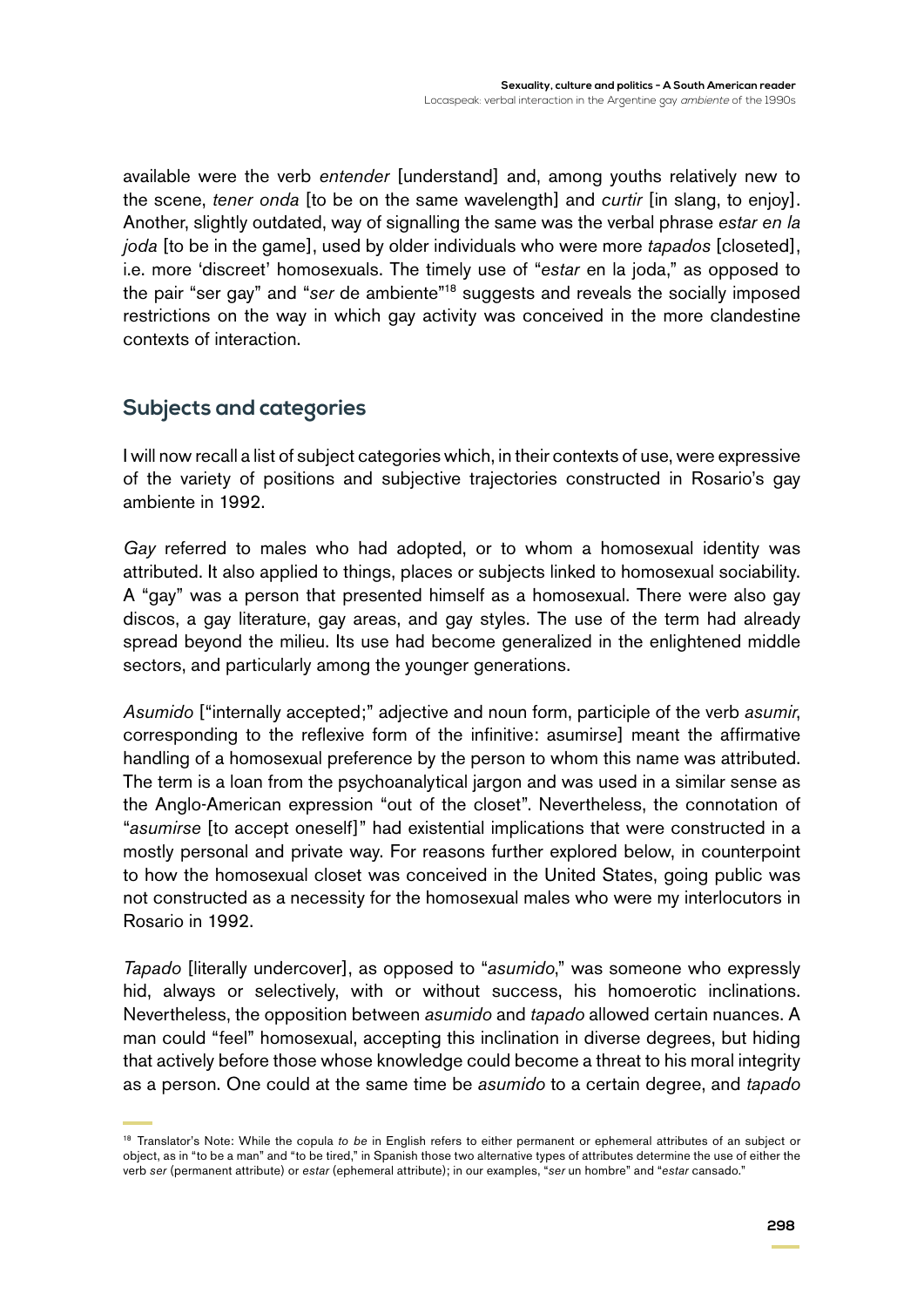in certain particular contexts, for example at work or, most frequently, with one's family. *Chongo* was (1) someone who, although "*no asumido*", interacted in the ambiente in a coveted way and successfully "tried to pass as heterosexual" [*la iba de homosexual*] "pretended to be a macho" successfully within or outside of the ambiente; or (2) someone who, although privately "asumido," exhibited what my interlocutors considered an overacted masculine style and behaviour. The term was applied also (3) to any man who did not show homosexual inclinations, remaining free from this social stigma.

Nevertheless, among the urban middle sectors, the frequency use of the noun "gay" had risen in everyday speech, principally among homosexual persons and their sympathizers. The term operated as a floating signifier, just like "*ser de ambiente*" did among homosexuals. The word "gay" was the term of choice, alternatively, (1) to refer directly to persons, objects and issues marked as gay, as in, for example, "gay disco;" or (2) to allude to homosexuality as a trivial attribute in contexts where the issue was taboo, for example "Is he gay?," instead of "Is he homosexual?". The word "gay" did not allow any ambiguity as to what it meant in reference to persons or things, but its use did reflect different interpretations about the social value of that attribute. In the first example, "gay" could represent the marginality or exoticism of the milieu of gay discos. In the second example it connoted a degree of queerness or deviance—not deemed necessarily negative—in contrast to the ideas of perversion or defect that could have been associated to "homosexual."

The use of the term constituted a problem for the negotiation of social relations in situations in which ambiguity was the rule. For example Daniel, one of my most frequent interlocutors during my 1992 fieldwork, at the time 24 years old, spoke to me about the surprise he felt when a young man of his age who was trying to pick him up, cruising in the street, asked him: "Are you gay?". The young man had omitted all discreet roundabouts and euphemisms expected in this kind of approach.

It can be said that the transition from "homosexual" to "gay" in everyday use reflects a degree of reduction in the intensity of the social stigma attached to homosexuality. Also between speakers foreign to the ambiente, although "homosexual" continued to be widely used and in many cases the use of "gay" was ignored, the frequency of the latter was on the rise as a more neutral form, highlighting the queerness of the gay lifestyle, rather than the pathology of an identity, as was the case with the former. The replacement of "homosexual" by "gay" also corresponded to the treatment currently conceded in Argentinean public urban culture to an issue which question its system of representation. the context of origin of the term "gay" was constructed as foreign, which also expressed how homosexuality was evaluated when the term was used: as something alien, foreign to socially sanctioned criteria of normality, as a conduct that was merely tolerated.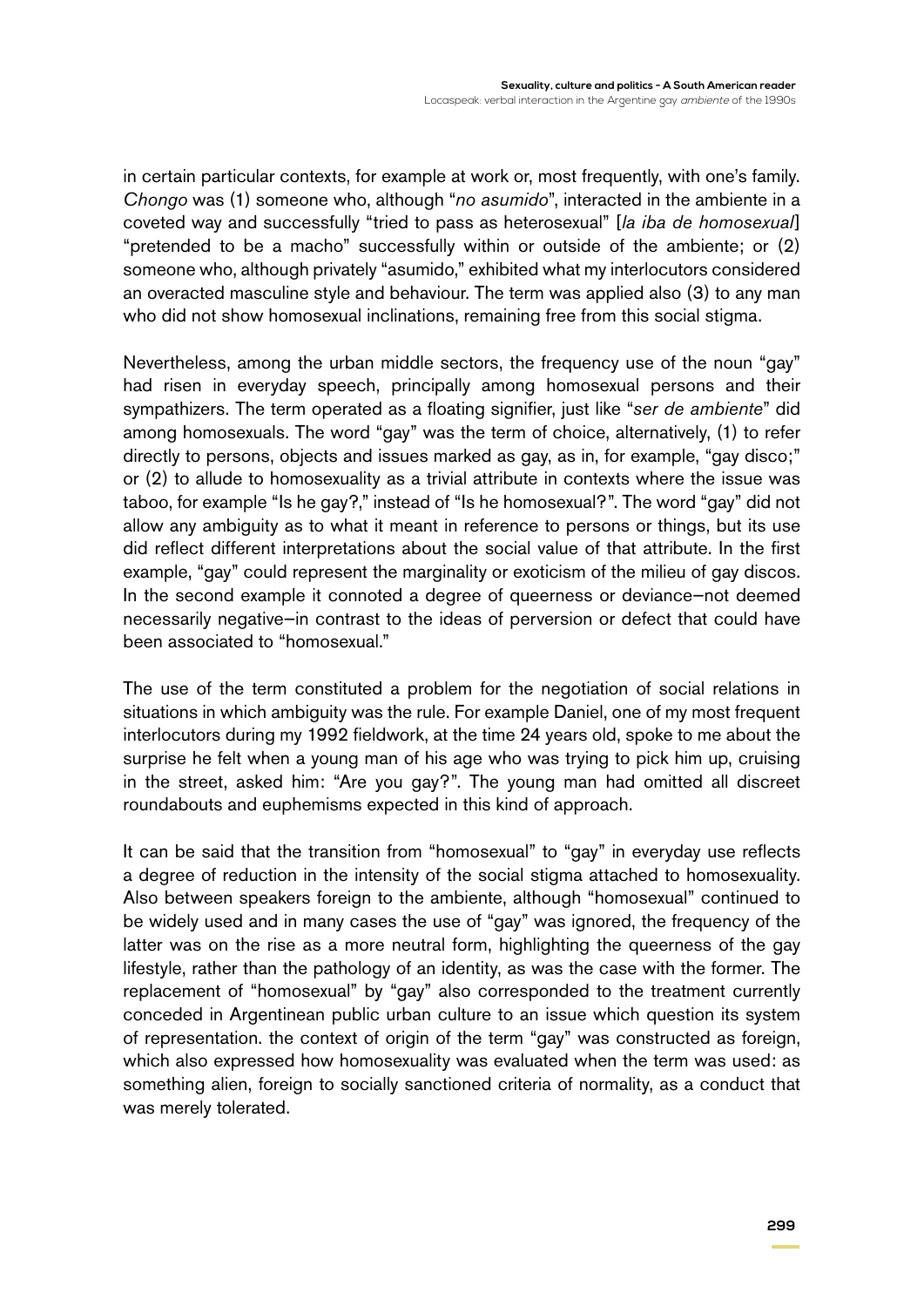## **Self-un-identifying**

The nouns forms *chongo*, *tapado*, and *asumido*, whose specific referents were very restricted, were used exclusively by persons effectively included in gay networks. The use of these terms in particular "marked" the speaker as belonging to those networks. It can be said that speech "made" the speaker: the use of certain forms allowed other to recognize the speaker as gay. Likewise, deliberately avoiding such terms and speech mannerisms highlighted the intention to "unmark oneself." Avoiding the use of the gay dialect was an important strategy for ambiente regulars who at the same time did not want to be identified as homosexuals—called *chongos* and *tapados* by gays. As stated above, a chongo therefore would use the label "chongo" with reference to himself because it was a gay idiomatic expression. He would prefer to identify as "macho" or (not so simply) "a man," although the category "man" was equally claimed by all segments and also most gays stated to be "very macho."

Other individuals processed their access to homosexual interactions verbally by using other particular key verbs or phrases. For instance they would state that "they understand" [*entienden*] or that "they are in the game" [*están en la joda*]. This strategy made it possible to allude to homosexual interaction without making an explicit reference to semantic fields, such as that od "gay," whose taboo status remained, in certain contexts, intact. Phrases like *tiene onda* [he is on the same wavelength] and *que curte* [who enjoys it] were also used, in particular by younger speakers, to refer to persons whose performance was more ambiguous. In order to find out their availability, or out of a combination of curiosity and sociability drive, one did not ask whether someone was gay, but rather, if he "is on the same wavelength," or "enjoys it."

Individuals who openly expressed their homoerotic preferences and highlighter effeminacy in their behaviour were, in general pejoratively, called *maricas* or any of its derivatives: *maraca*, *mariquita*, *maricuela*, *maricona*. The term *loca* was the most widely used to identify individuals who had a more affirmative attitude about their own homosexuality. Both categories, the latter more than the former, highlighted the stigma and moral pollution associated to homosexuality. However, this value was frequently inverted, as a declaration of resistance. While in some contexts a subject was called *loca* in order to disqualify him, in others that same name could also express communion and solidarity among locas as an inclusive 'we,' In spite of that, still today many gay males feel offended when called "*loca*" by a stranger, whether that stranger be gay or not.

#### **The distribution of expressive use: hetero and homosexual categories**

Let us recall that, like *chongo*, *asumido* and *tapado*, the terms *marica* and *loca* are marked categories, i.e. their use is expressive of a certain social otherness. The inclusion of the category in a sentence operates a shift of register. They are gay idiomatic expressions,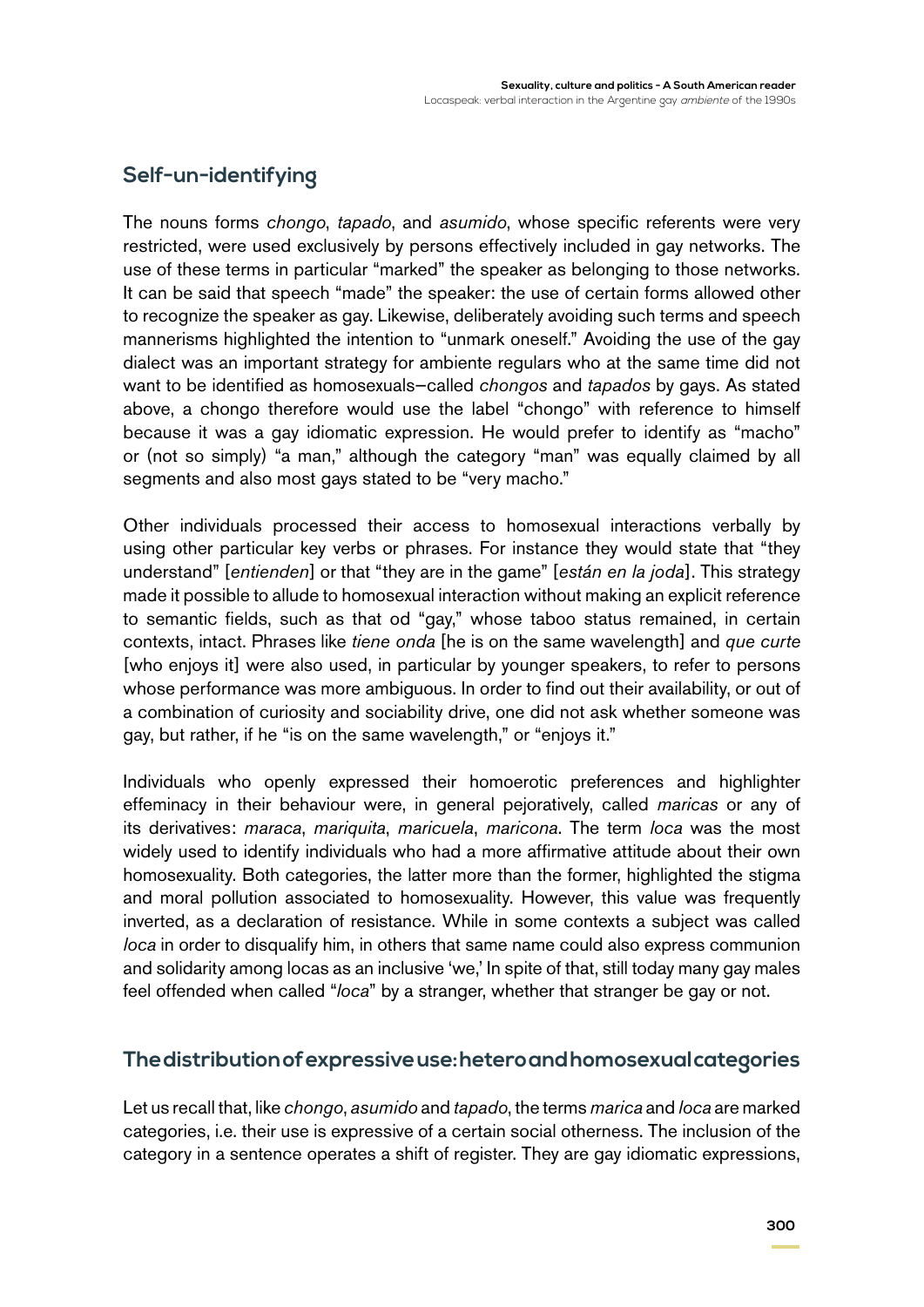of exclusive use by gays. The words *puto* and *maricón*, otherwise, whose referent is the same as that of *loca* and *marica* respectively, are widely used by non-gay speakers. In this sense they are hetero expressions. When the terms *puto* and *maricón*, like homosexual, are used in rounds of friends of the milieu, the speaker is representing or appropriating the hetero use, reproducing or resisting the stigma.

The distribution of the use of certain categories within and outside the milieu reveals the most significant social aspects on each side of the boundary of the subculture. *Loca* and *marica* are gay idiomatic expressions. A loca is a shameless marica without, proud of its role. In hetero terms, the words *puto* and *maricón* perform the same operation: a *puto* is a shameless *maricón*. But there a third category, while alluding to the same semantic field, bears the name to the stigma itself: "homosexual." The meaning of "homosexual," of public use, was in 1992, as it is today, very different from the more neutral and descriptive "gay." The former is borrowed precisely from a context of origin—Victorian (moral, medical-legal) pathological thinking—, from an era when many considered this inclination a vile vice.

Instead, in a variety of other instances of ambiente social life in 1992, homosexuality was not called into question, it did not have to be "explained," but was considered as something natural, just as heterosexuality was not called into question as a norm by heterosexual common sense. Within, as well as outside the ambiente, the legitimacy of homosexuality became questionable only when "heterosexual common sense," no less than hegemonic in the wider society, was voiced. In the ambiente, an explicit reference to homosexuality was pertinent only when adopting a hetero voice.

### **Authenticity: asumirse**

In the pragmatic context of name distribution among persons identified as homosexual, an idiomatic nuance relevant in relation to the micro-politics of that identity is the lexical choice in the use of the verb "*asumirse.*" In Argentinean urban learned everyday speech, the uso of the verb *asumir* connotes a reflexive action, i.e., self-directed; while the verb *aceptar* (a close equivalent) connotes transitivity, i.e., an action directed toward, an inanimate or animate, abstract or concrete, object. The use of "asumido" as predicative for the copula ("*ser asumido*") in statements about homosexuality (as in statements about any other personal attribute considered problematic) indicates an action which is reflexive in its full scope. The object, subject, and agent are—all—the subject itself. It is interesting that the reflexive pronoun *-se*, meaning 'one's self,' here stands, metonymically, for one's homosexuality. "*Asumir*" one's own homosexuality is only conceived as an act by the individual in relation to something constructed as a deeply personal and intimate affair; whereas "*aceptarla*"—just like accepting anyone else's—would refer to something objectified as a much more public affair, relative to an issue not so intimately bound to the speaker's subjectivity.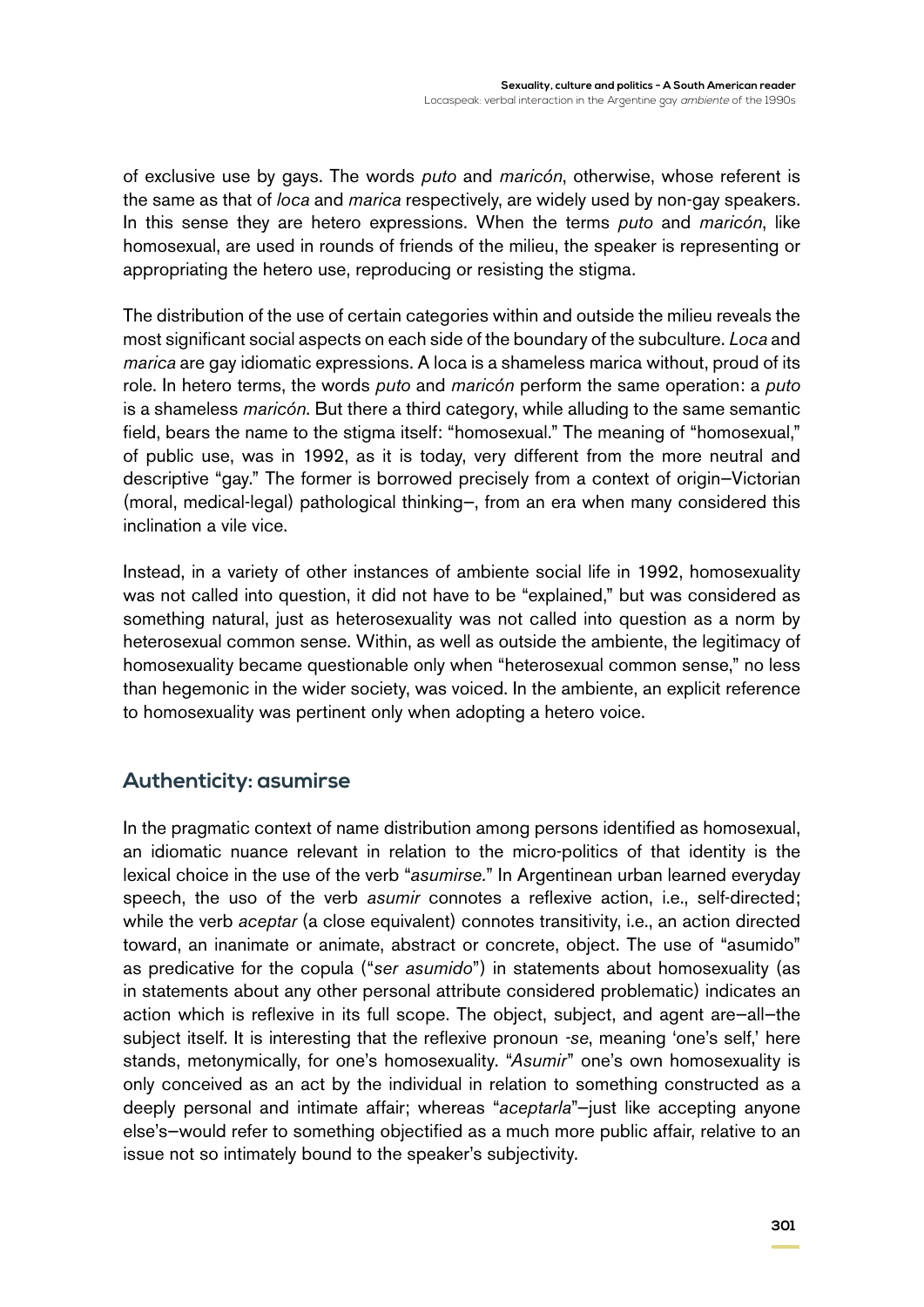The choice of the verb *asumir* in reference to one's own homosexual desire connotes the combination of the speaker's acceptance of their homosexuality ("asumir *la* homosexualidad") with his own acceptance as a whole person (asumir*se*). Although stripped of its cultural reverberance, *asumirse* might translate as the Anglo-American expression *coming out of the closet*, what is privileged in the act of accepting one's own homosexual desire expressed by the verb phrase *asumirse* is not the declaration and public demand for recognition—"take me as I am." Instead, the paramount value in that act, according to the value of that expression in the vernacular variety, is the intimate process of self-acceptance—"I take myself as I am." In this verbal economy, selfacceptance (*asumirse*) is not necessarily as relevant to an ethics—in this case public—of visibility or publicity, as it is to a popular psychology of the intimate self. In that narrative, a male homosexual must undergo an intimate process of self recognition, rather than "leaving the closet behind" towards a more public sphere.

The divergent value attributed in this verbal economy to the concrete act of *asumirse* as a gay person, on the one hand and, on the other, to the virtual, always dubious, virility of the *chongo*, were moral issues about which norms—often expressing conflicting values—about "the right way" to be homosexual were being defined and contested. To become a "real man," a male homosexual must *asumirse*. A "true" *chongo* was a man who could prove that he was not gay, someone who "truly" did not feel attracted by other men. According to this construction, a "gay chongo" would be a lesser chongo, not the true thing. The substance according to which the "correct" use of the term was assessed constituted the highest moral ground and source erotic appeal in the ambiente: a man's virility and his heterosexuality. Therefore, the production of a "true chongo" and of a "well resolved" gay man represented opposite sources of legitimacy in this configuration: one public, attributed to the heterosexual world, and the other proper only in relation to the individual's most intimate circle.

### **(In)definitions in dispute**

Within ambiente contexts of interaction, the homosexual stigma was transformed and displaced towards other conducts which were deemed improper, attitudes which were considered indecent. The verbs "*putanear*" (acting slutty) and "*loquear*" (acting queer) referred to shameless, morally contaminating homosexual conduct. That generally applied to loitering and sex in public places, as well as a self-presentation deemed too feminine. But that moral framework also generated resistance by those who cultivated "*putaneo*" [noun] and "*loqueo*" [noun] as personal or community forms of affirmation. Of no lesser importance to the construction of gay subjectivities than "*asumir*" homosexual desire and exhibiting a virile decent self presentation, was the recreation de original notions about beauty, namely a gay esthetics. The verbal and non-verbal language operations that I have designated as "gender bending," e.g., the inversion and parody exaggeration of both female and male attributes, on the one hand, and the stylization of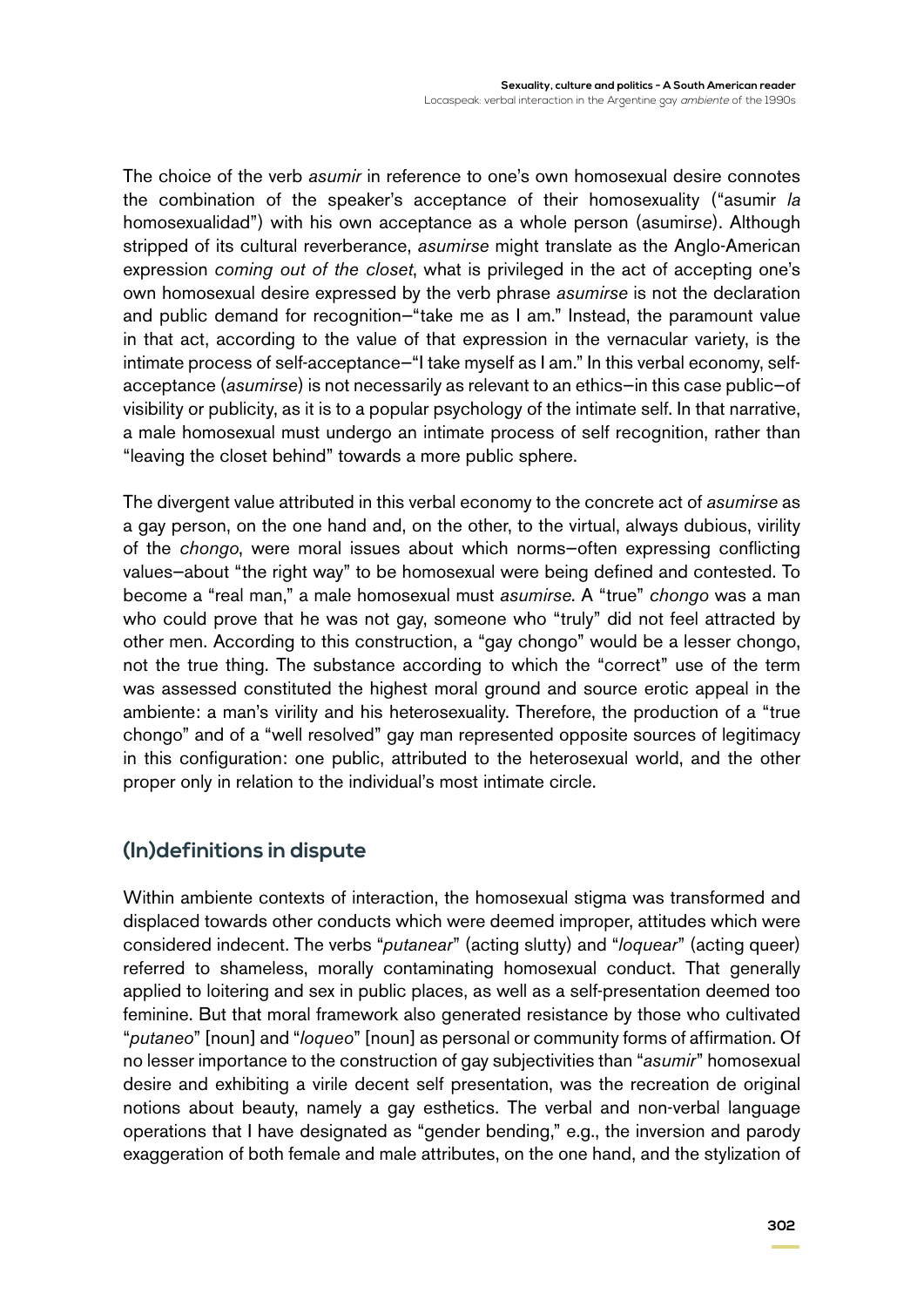ambiguity on the other, created a scene in which any sex/gender attribute constructed as natural lost consistency and its truth became irrelevant. At ambiente venues, particularly in conversations y gestural performances by individuals who presented themselves as locas, it was taken for granted that all present were homosexual. And they were permitted to refer to everyone else, indiscriminately, as "locas."

That homosexuality was taken for granted represented a challenge to the avoidance or lack of definition by many other individuals regarding those very issues. Whether "tapados" or not, to them, participating ambiente everyday life always entailed some degree of potential exposure, and a threat to their moral integrity. Many individuals found themselves in trouble for taking part in situations of homosexual intimacy; particularly if they also had to keep up with the requisites public hetero-social life and more so when they frequented homo-social gay venues and public spaces, whose existence was becoming more public in the 1990s. The tension generated by that predicament produced two paradigmatic forms of rejection. The categories "*pasiva*" y "*tapado*" evoked the two most extreme sources of homosexual shame. A *pasiva* is a male whose gender status has been degraded for taking the female—subordinate—role, for giving away to another male's power. A *tapado* is a "repressed homosexual," constructed as a coward, frightful of *asumirse*. The stigma passivity and the moral value attributed the virile body and soul of the *chongo* remit to an ethics of male domination, while the stigma of the homosexual secret and positive value of *asumirse* remit to a gay ethics of desire. Between those two frameworks individuals had to construct alternative subjective positions to negotiate the public and intimate contexts of interaction that they visited in their everyday itineraries.19

<sup>&</sup>lt;sup>19</sup> Lago's findings about bisexual identities in Rio de Janeiro support this hypothesis. The author refers to male bisexuality as a "negotiated identity." I thank Mario Pecheny for point out to that third sexual identity claim, not mentioned in my framework of analysis due to its focus on locaspeak alone.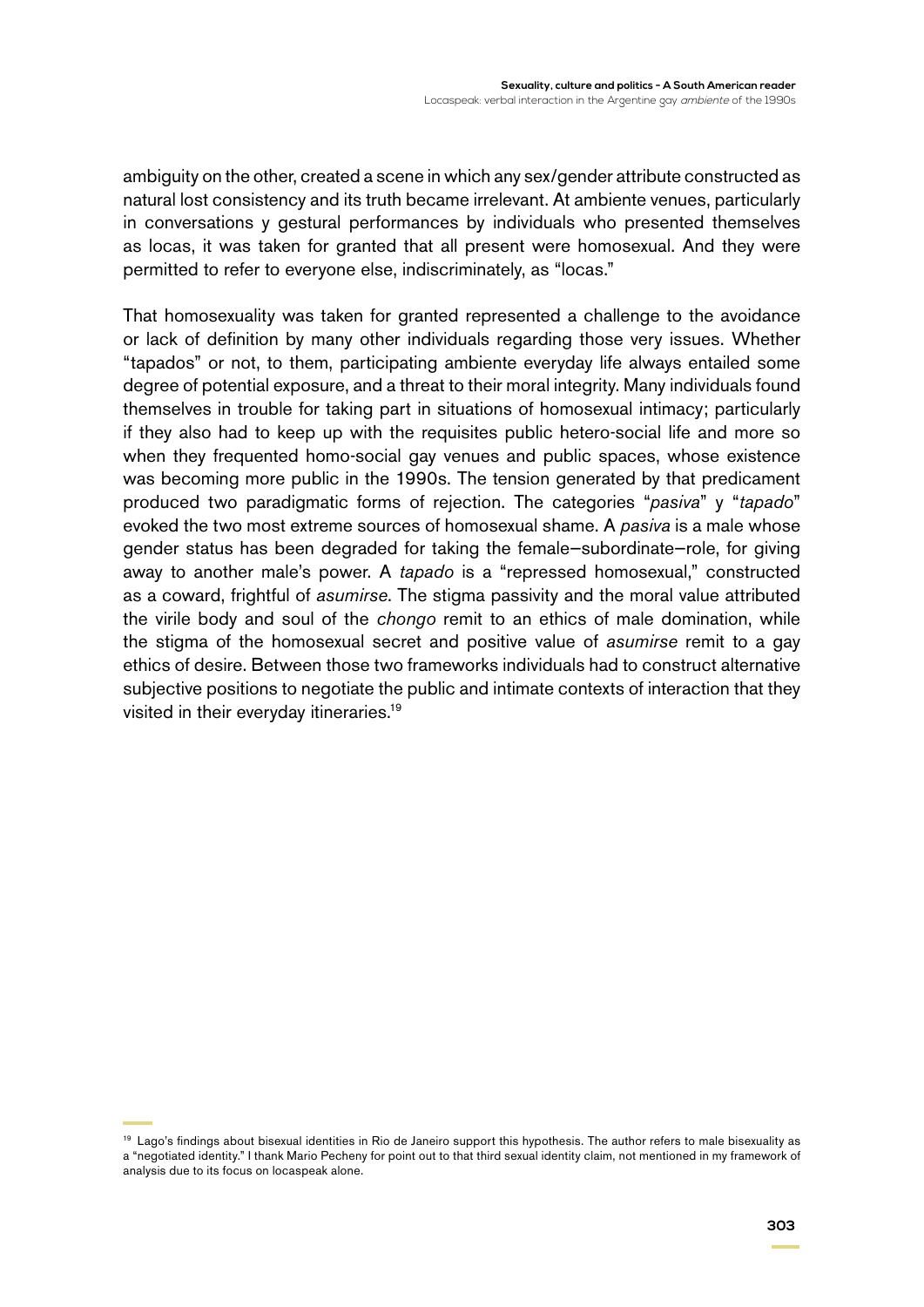#### **References**

AUSTIN, J. 1962. *How to do things with words.* Cambridge, MA: Harvard University Press.

BROWN, S. 1999. Democracy and Sexual Difference: The Gay and Lesbian Movement in Argentina. In ADAM, B., J. DUYVENDAK & A. KROWEL. *The Global Emergence of Gay and lesbian Movements. National Imprints of a Worldwide Movement.* Philadelphia: Temple University Press. Pp. 110-132.

BUTLER, 1990. *Gender Trouble: Feminism and the Subversion of Identity*. New York: Routledge.

CÁCERES, C. & A.M. ROSASCO. 2000. *Secreto a voces. Homoerotismo masculine en Lima. Culturas, Identidades y Salud Sexual.* Lima: REDESS Jóvenes.

CAMERON, D. & D. KULICK. 2003 *Language and Sexuality.* Cambridge, UK: Cambridge University Press.

CARRIER, J. 1995. *De los Otros. Intimacy and Homosexuality Among Mexican Men.* New York: Columbia University Press.

FRY, P. 1982. Da hierarquia à igualdade: a construção histórica da homossexualidade no Brasil. In FRY, P. *Para inglês ver.* Rio de Janeiro: Zahar. PP. 87-115

GIDDENS, A. 1992. *The Transformation of Intimacy.* Cambridge, UK: Polity Press.

HAYES, J. 1981. Gayspeak. In CHESEBRO, J. W. (Ed.) *Gayspeak: gay Male and Lesbian Communication.* New York: The Pilgrim Press. Pp. 45-57.

JAKOBSON, R. 1984. Linguística y poética. In *Ensayos de Lingüística General*. Barcelona: Ariel. Pp. 347-395.

LAGO, R. 1999. Bissexualidade masculine: Uma identidade negociada? In HEILBORN, M.L. (Ed.) *Sexualidade: o olhar das ciências sociais.* Rio de Janeiro: Zahar.

LANCASTER, R. 1992. Subject Honor, Object Shame. In *Life is Hard. Machismo, Danger, and the Intimacy of Power in Nicaragua*. Berkeley: University of California Press. Pp. 235-278.

LEAP, W. 1997. *Word's Out. Gay Men's English*. Minneapolis: University of Minnesota Press.

LUMSDEN, I. 1996. *Machos, Maricones y Gays. Cuba and Homosexuality.* Philadelphia: Temple University Press.

MORRIS, 1995. All Made Up. Performance Theory and the New Anthropology of Sex and Gender. Annual Review of Anthropology, 24:567-92.

MURRAY, S. 1992. Machismo, Male Homosexuality and Latino Culture. In: MURRAY, S. *Latin American Male Homosexualities.* Albuquerque: University of New Mexico Press. Pp. 49-70.

\_\_\_\_\_\_\_\_\_\_\_ 2000. Los Activos y los Pasivos: Simplistic Cultural Norms and Not-So-Simple